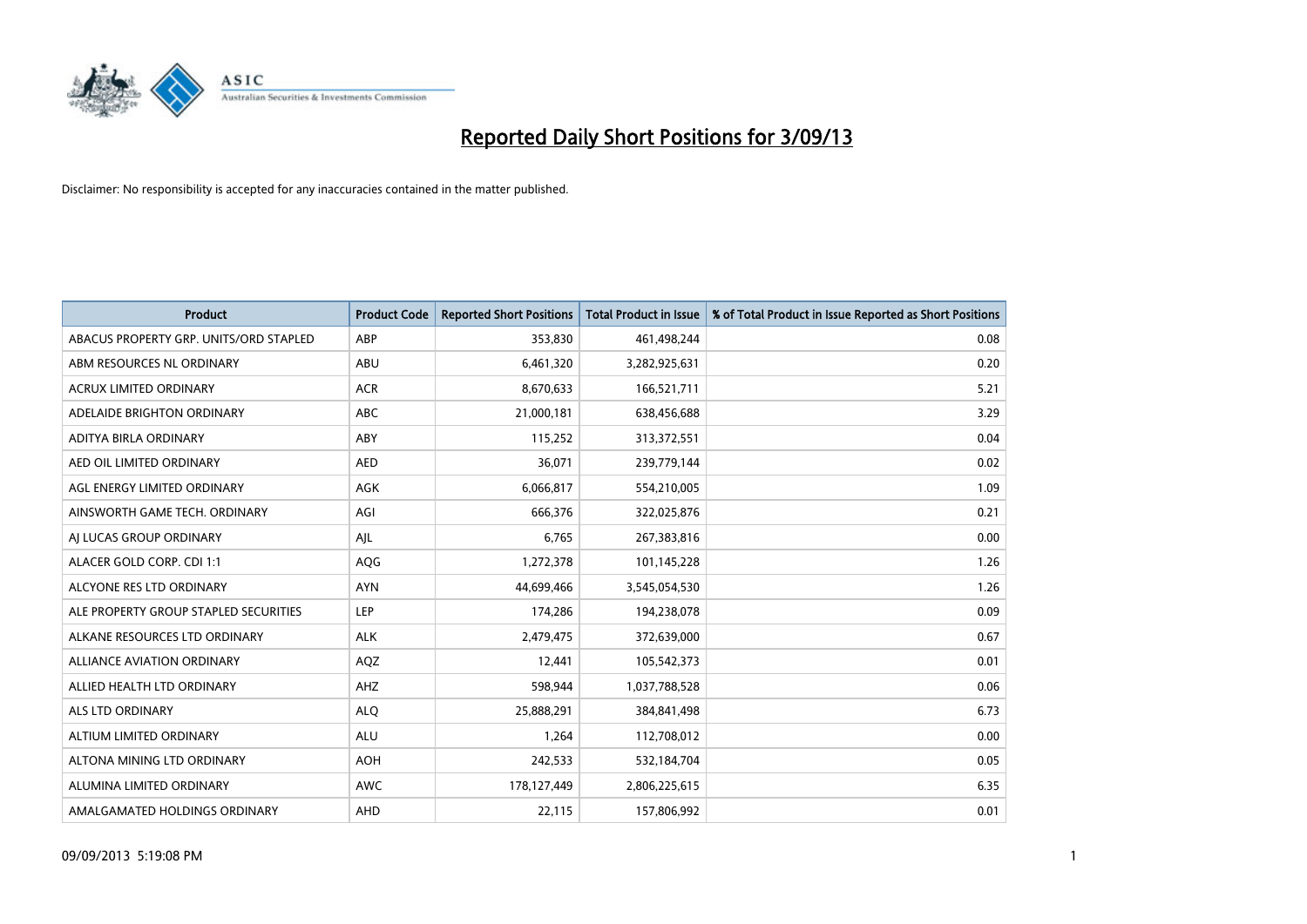

| <b>Product</b>                          | <b>Product Code</b> | <b>Reported Short Positions</b> | <b>Total Product in Issue</b> | % of Total Product in Issue Reported as Short Positions |
|-----------------------------------------|---------------------|---------------------------------|-------------------------------|---------------------------------------------------------|
| AMCOM TELECOMM, ORDINARY                | AMM                 | 530,319                         | 244,557,101                   | 0.22                                                    |
| AMCOR LIMITED ORDINARY                  | <b>AMC</b>          | 3,178,690                       | 1,206,684,923                 | 0.26                                                    |
| AMP LIMITED ORDINARY                    | AMP                 | 29,084,514                      | 2,944,564,649                 | 0.99                                                    |
| AMPELLA MINING ORDINARY                 | AMX                 | 690,081                         | 248,000,493                   | 0.28                                                    |
| ANGLOGOLD ASHANTI CDI 5:1               | AGG                 | 1                               | 89,207,765                    | 0.00                                                    |
| ANSELL LIMITED ORDINARY                 | <b>ANN</b>          | 10,240,948                      | 130,617,963                   | 7.84                                                    |
| ANTARES ENERGY LTD ORDINARY             | AZZ                 | 408.983                         | 255,000,000                   | 0.16                                                    |
| ANZ BANKING GRP LTD ORDINARY            | ANZ                 | 5,012,742                       | 2,743,569,323                 | 0.18                                                    |
| APA GROUP STAPLED SECURITIES            | <b>APA</b>          | 8,827,086                       | 835,750,807                   | 1.06                                                    |
| APN NEWS & MEDIA ORDINARY               | <b>APN</b>          | 17,362,928                      | 661,526,586                   | 2.62                                                    |
| AQUARIUS PLATINUM. ORDINARY             | AQP                 | 7,057,844                       | 486,851,336                   | 1.45                                                    |
| AQUILA RESOURCES ORDINARY               | <b>AQA</b>          | 14,466,384                      | 411,804,442                   | 3.51                                                    |
| ARAFURA RESOURCE LTD ORDINARY           | <b>ARU</b>          | 8.367                           | 441,270,644                   | 0.00                                                    |
| ARB CORPORATION ORDINARY                | ARP                 | 501,802                         | 72,481,302                    | 0.69                                                    |
| ARDENT LEISURE GROUP STAPLED SECURITIES | AAD                 | 2,655,791                       | 404,994,420                   | 0.66                                                    |
| ARISTOCRAT LEISURE ORDINARY             | <b>ALL</b>          | 8,396,415                       | 551,418,047                   | 1.52                                                    |
| ARRIUM LTD ORDINARY                     | ARI                 | 39,165,372                      | 1,355,433,903                 | 2.89                                                    |
| ASCIANO LIMITED ORDINARY                | <b>AIO</b>          | 16,179,208                      | 975,385,664                   | 1.66                                                    |
| ASG GROUP LIMITED ORDINARY              | ASZ                 | 1,353,022                       | 206,720,839                   | 0.65                                                    |
| ASPEN GROUP ORD/UNITS STAPLED           | APZ                 | 412,673                         | 1,192,665,422                 | 0.03                                                    |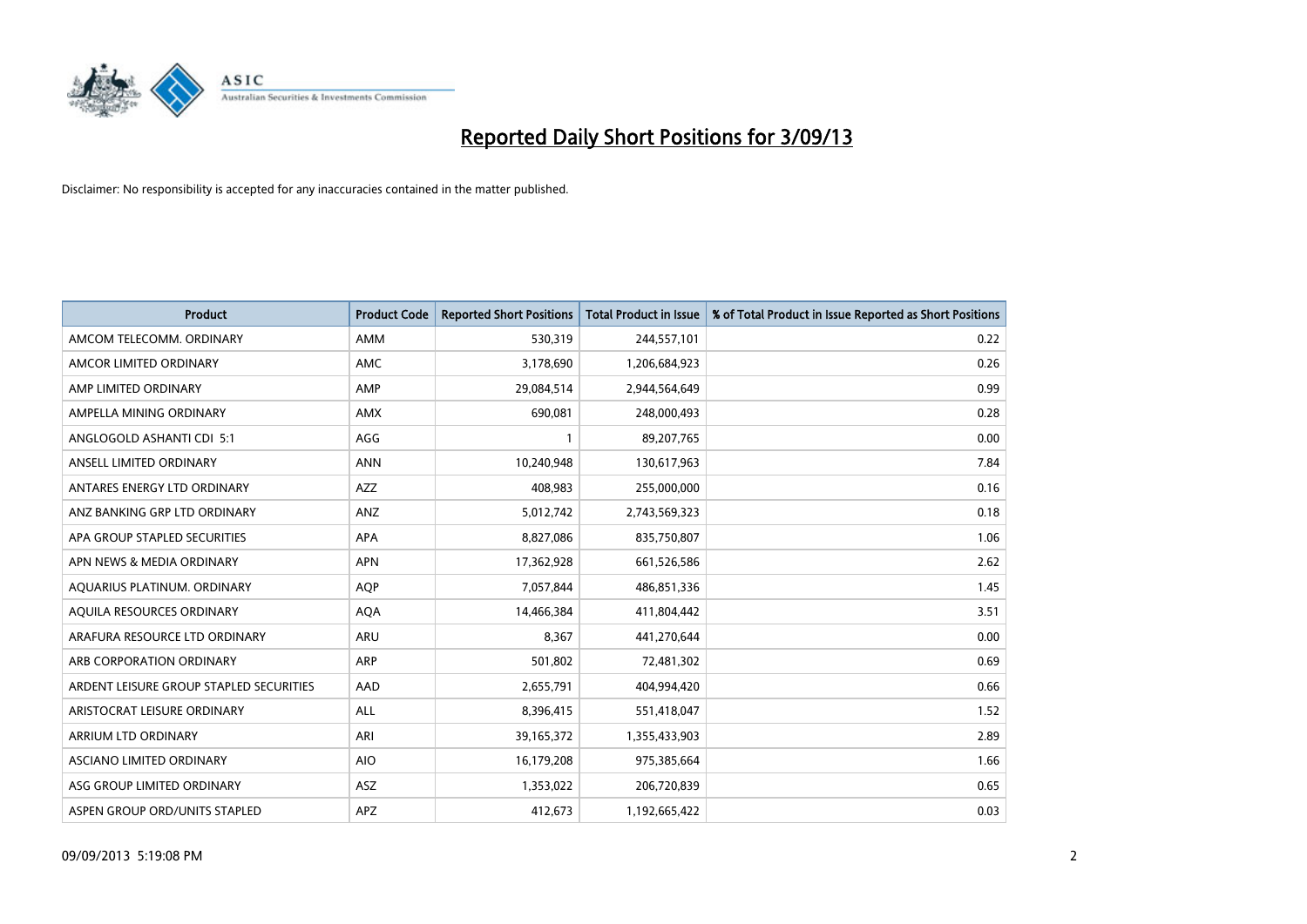

| <b>Product</b>                            | <b>Product Code</b> | <b>Reported Short Positions</b> | <b>Total Product in Issue</b> | % of Total Product in Issue Reported as Short Positions |
|-------------------------------------------|---------------------|---------------------------------|-------------------------------|---------------------------------------------------------|
| ASTRO JAP PROP GROUP STAPLED US PROHIBIT. | AJA                 | 15,412                          | 67,211,752                    | 0.02                                                    |
| ASX LIMITED ORDINARY                      | ASX                 | 1,933,882                       | 193,595,162                   | 1.00                                                    |
| ATLAS IRON LIMITED ORDINARY               | <b>AGO</b>          | 54,307,863                      | 909,718,409                   | 5.97                                                    |
| AURIZON HOLDINGS LTD ORDINARY             | AZJ                 | 2,448,125                       | 2,137,284,503                 | 0.11                                                    |
| <b>AURORA OIL &amp; GAS ORDINARY</b>      | AUT                 | 5,603,536                       | 448,785,778                   | 1.25                                                    |
| AUSDRILL LIMITED ORDINARY                 | <b>ASL</b>          | 14,400,690                      | 312,277,224                   | 4.61                                                    |
| AUSENCO LIMITED ORDINARY                  | AAX                 | 1,090,477                       | 123,527,574                   | 0.88                                                    |
| AUSTAL LIMITED ORDINARY                   | ASB                 | 561,396                         | 346,007,639                   | 0.16                                                    |
| AUSTBROKERS HOLDINGS ORDINARY             | <b>AUB</b>          | 1,445                           | 58,148,980                    | 0.00                                                    |
| AUSTIN ENGINEERING ORDINARY               | ANG                 | 248,595                         | 73,164,403                    | 0.34                                                    |
| AUSTRALAND PROPERTY STAPLED SECURITY      | <b>ALZ</b>          | 1,305,546                       | 578,324,670                   | 0.23                                                    |
| AUSTRALIAN AGRICULT, ORDINARY             | AAC                 | 3,299,853                       | 313,113,358                   | 1.05                                                    |
| AUSTRALIAN INFR LTD ORDINARY              | <b>AIX</b>          | 109,547                         | 620,733,944                   | 0.02                                                    |
| AUSTRALIAN PHARM, ORDINARY                | API                 | 92,122                          | 488,115,883                   | 0.02                                                    |
| <b>AUTOMOTIVE HOLDINGS ORDINARY</b>       | <b>AHE</b>          | 353,524                         | 260,579,682                   | 0.14                                                    |
| AVIENNINGS LIMITED ORDINARY               | <b>AVI</b>          | 69,999                          | 384,423,851                   | 0.02                                                    |
| AWE LIMITED ORDINARY                      | AWE                 | 1,051,929                       | 522,116,985                   | 0.20                                                    |
| <b>BANDANNA ENERGY ORDINARY</b>           | <b>BND</b>          | 17,143,161                      | 528,481,199                   | 3.24                                                    |
| BANK OF QUEENSLAND. ORDINARY              | <b>BOQ</b>          | 6,265,373                       | 319,809,993                   | 1.96                                                    |
| <b>BASE RES LIMITED ORDINARY</b>          | <b>BSE</b>          | 3,748,050                       | 561,840,029                   | 0.67                                                    |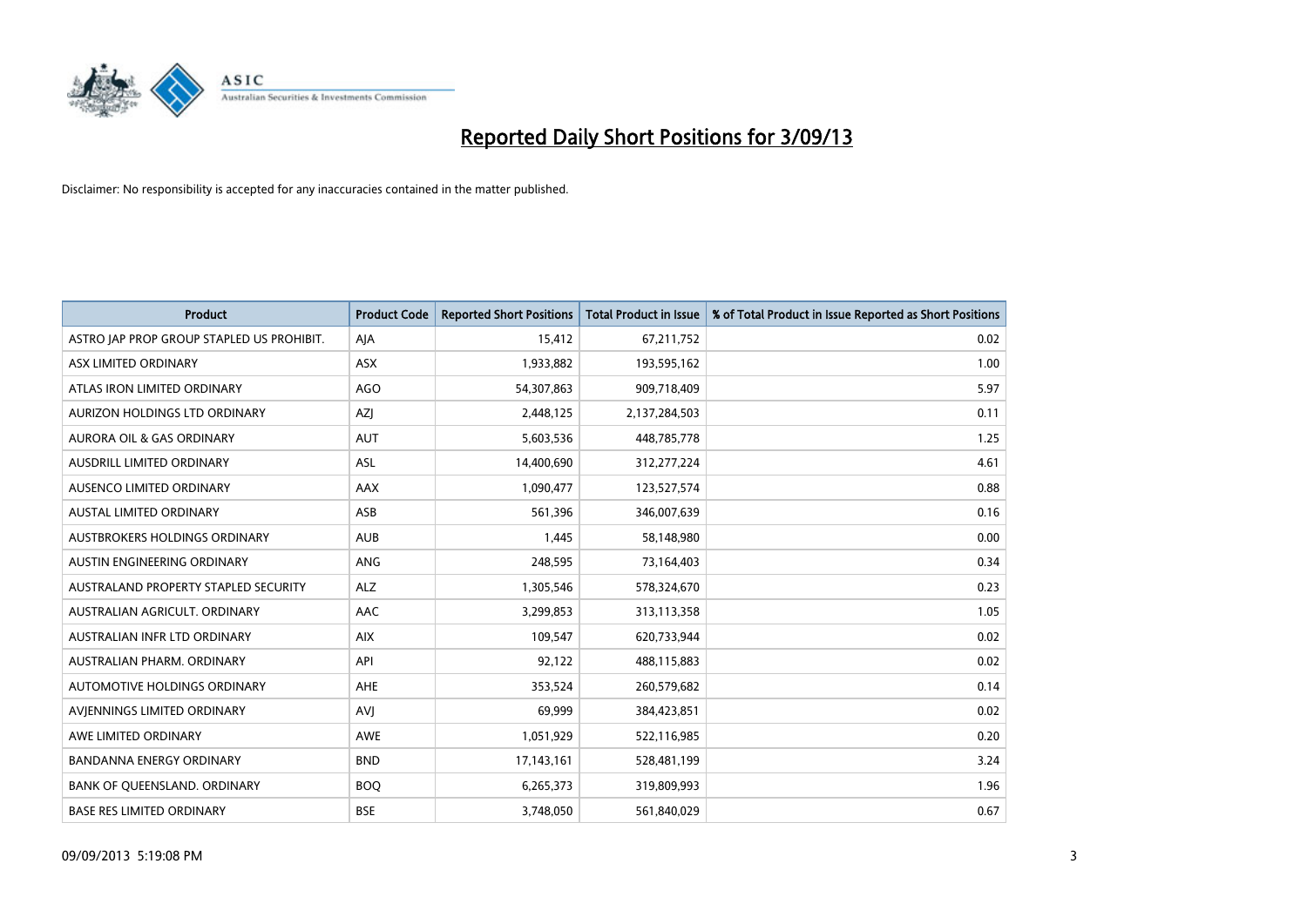

| <b>Product</b>                                | <b>Product Code</b> | <b>Reported Short Positions</b> | <b>Total Product in Issue</b> | % of Total Product in Issue Reported as Short Positions |
|-----------------------------------------------|---------------------|---------------------------------|-------------------------------|---------------------------------------------------------|
| BATHURST RES NZ LTD ORDINARY                  | <b>BRL</b>          | 40,803,565                      | 699,247,997                   | 5.84                                                    |
| <b>BC IRON LIMITED ORDINARY</b>               | <b>BCI</b>          | 1,162,424                       | 123,578,630                   | 0.94                                                    |
| BEACH ENERGY LIMITED ORDINARY                 | <b>BPT</b>          | 22,650,984                      | 1,269,399,183                 | 1.78                                                    |
| BEADELL RESOURCE LTD ORDINARY                 | <b>BDR</b>          | 51,435,408                      | 788,277,280                   | 6.53                                                    |
| <b>BEGA CHEESE LTD ORDINARY</b>               | <b>BGA</b>          | 401                             | 151,866,050                   | 0.00                                                    |
| BENDIGO AND ADELAIDE ORDINARY                 | <b>BEN</b>          | 13,459,846                      | 407,213,324                   | 3.31                                                    |
| BERKELEY RESOURCES ORDINARY                   | <b>BKY</b>          | 588,351                         | 179,393,323                   | 0.33                                                    |
| <b>BHP BILLITON LIMITED ORDINARY</b>          | <b>BHP</b>          | 5,560,354                       | 3,211,691,105                 | 0.17                                                    |
| <b>BILLABONG ORDINARY</b>                     | <b>BBG</b>          | 22,586,822                      | 478,944,292                   | 4.72                                                    |
| <b>BIONOMICS LIMITED ORDINARY</b>             | <b>BNO</b>          | 84,365                          | 411,476,182                   | 0.02                                                    |
| <b>BLACKMORES LIMITED ORDINARY</b>            | <b>BKL</b>          | 7,023                           | 16,973,764                    | 0.04                                                    |
| <b>BLACKTHORN RESOURCES ORD US PROHIBITED</b> | <b>BTR</b>          | 846,229                         | 164,285,950                   | 0.52                                                    |
| <b>BLUESCOPE STEEL LTD ORDINARY</b>           | <b>BSL</b>          | 7,155,851                       | 558,733,728                   | 1.28                                                    |
| <b>BOART LONGYEAR ORDINARY</b>                | <b>BLY</b>          | 51,587,754                      | 461,163,412                   | 11.19                                                   |
| <b>BOOM LOGISTICS ORDINARY</b>                | <b>BOL</b>          | 249                             | 470,598,576                   | 0.00                                                    |
| BORAL LIMITED. ORDINARY                       | <b>BLD</b>          | 58,280,830                      | 774,000,641                   | 7.53                                                    |
| <b>BRADKEN LIMITED ORDINARY</b>               | <b>BKN</b>          | 16,459,172                      | 169,240,662                   | 9.73                                                    |
| <b>BRAMBLES LIMITED ORDINARY</b>              | <b>BXB</b>          | 2,227,569                       | 1,557,467,586                 | 0.14                                                    |
| <b>BREVILLE GROUP LTD ORDINARY</b>            | <b>BRG</b>          | 4,409,578                       | 130,095,322                   | 3.39                                                    |
| BRICKWORKS LIMITED ORDINARY                   | <b>BKW</b>          | 61,182                          | 147,818,132                   | 0.04                                                    |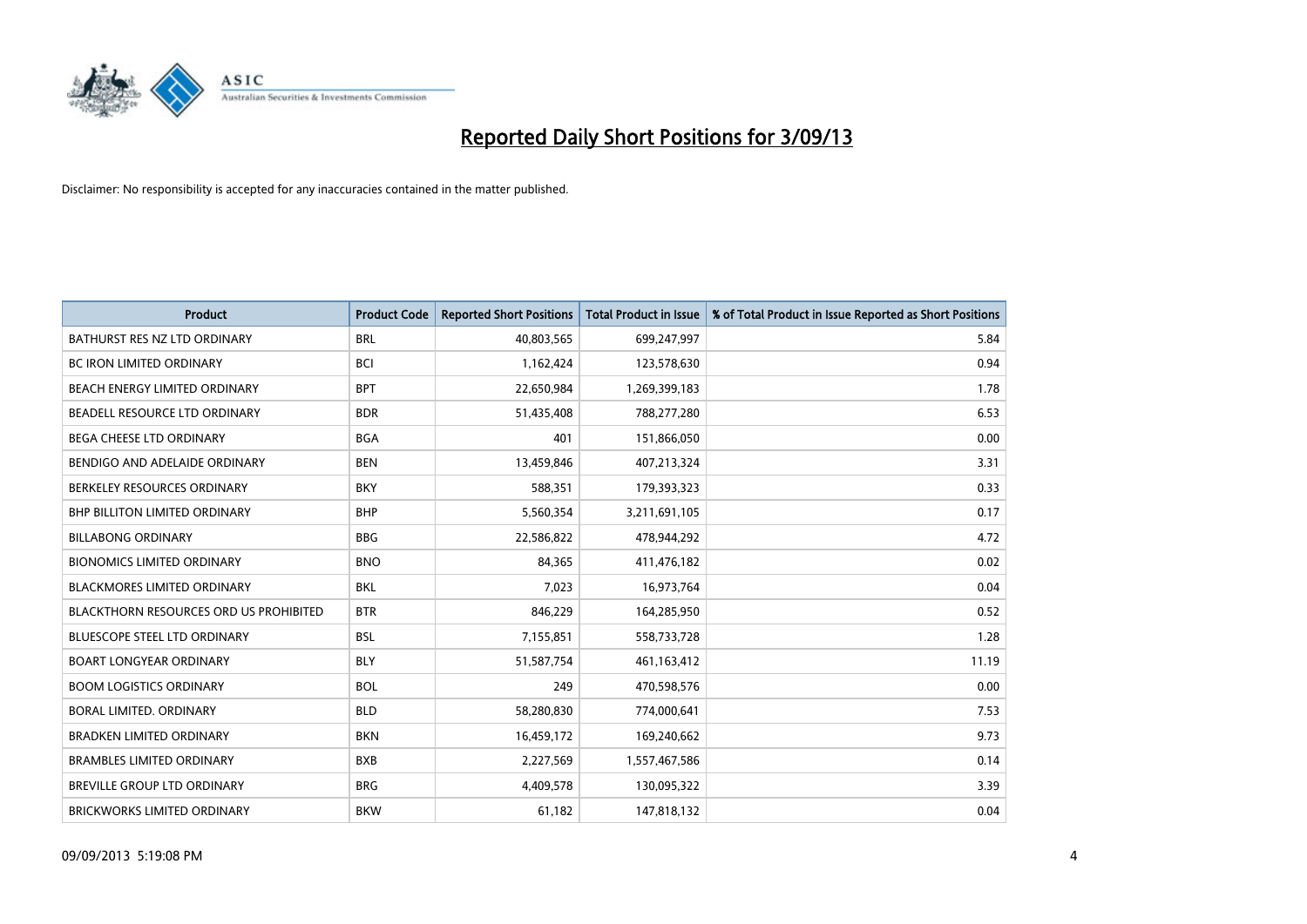

| <b>Product</b>                          | <b>Product Code</b> | <b>Reported Short Positions</b> | <b>Total Product in Issue</b> | % of Total Product in Issue Reported as Short Positions |
|-----------------------------------------|---------------------|---------------------------------|-------------------------------|---------------------------------------------------------|
| <b>BROCKMAN MINING LTD ORDINARY</b>     | <b>BCK</b>          | 182,026                         | 7,894,482,131                 | 0.00                                                    |
| BT INVESTMENT MNGMNT ORDINARY           | <b>BTT</b>          | 110,174                         | 278,100,237                   | 0.04                                                    |
| <b>BUCCANEER ENERGY LTD ORDINARY</b>    | <b>BCC</b>          | 57,127                          | 2,398,671,956                 | 0.00                                                    |
| <b>BURU ENERGY ORDINARY</b>             | <b>BRU</b>          | 11,802,014                      | 295,336,429                   | 4.00                                                    |
| <b>BWP TRUST ORDINARY UNITS</b>         | <b>BWP</b>          | 12,988,930                      | 590,030,098                   | 2.20                                                    |
| <b>CABCHARGE AUSTRALIA ORDINARY</b>     | CAB                 | 12,335,327                      | 120,430,683                   | 10.24                                                   |
| CALLABONNA RESOURCES ORDINARY           | <b>CUU</b>          | 100,001                         | 104,547,108                   | 0.10                                                    |
| CALTEX AUSTRALIA ORDINARY               | <b>CTX</b>          | 2,039,231                       | 270,000,000                   | 0.76                                                    |
| CAPE LAMBERT RES LTD ORDINARY           | <b>CFE</b>          | 808,141                         | 679,691,942                   | 0.12                                                    |
| <b>CARBON ENERGY ORDINARY</b>           | <b>CNX</b>          | 6,799                           | 968,888,950                   | 0.00                                                    |
| CARDNO LIMITED ORDINARY                 | CDD                 | 10,063,915                      | 143,726,327                   | 7.00                                                    |
| CARNARVON PETROLEUM ORDINARY            | <b>CVN</b>          | 25,193                          | 934,109,501                   | 0.00                                                    |
| CARSALES.COM LTD ORDINARY               | <b>CRZ</b>          | 2,285,229                       | 237,095,082                   | 0.96                                                    |
| <b>CASH CONVERTERS ORDINARY</b>         | CCV                 | 3,174,802                       | 423,861,025                   | 0.75                                                    |
| CEDAR WOODS PROP. ORDINARY              | <b>CWP</b>          | 43,025                          | 73,359,551                    | 0.06                                                    |
| CENTRAL PETROLEUM ORDINARY              | <b>CTP</b>          | 756,248                         | 1,546,078,845                 | 0.05                                                    |
| CERAMIC FUEL CELLS ORDINARY             | <b>CFU</b>          | 36,246                          | 1,591,941,620                 | 0.00                                                    |
| CFS RETAIL TRUST GRP STAPLED SECURITIES | <b>CFX</b>          | 63,399,487                      | 2,828,495,659                 | 2.24                                                    |
| CHALLENGER DIV.PRO. STAPLED UNITS       | <b>CDI</b>          | 8,421                           | 214,101,013                   | 0.00                                                    |
| CHALLENGER LIMITED ORDINARY             | <b>CGF</b>          | 2,982,834                       | 530,862,585                   | 0.56                                                    |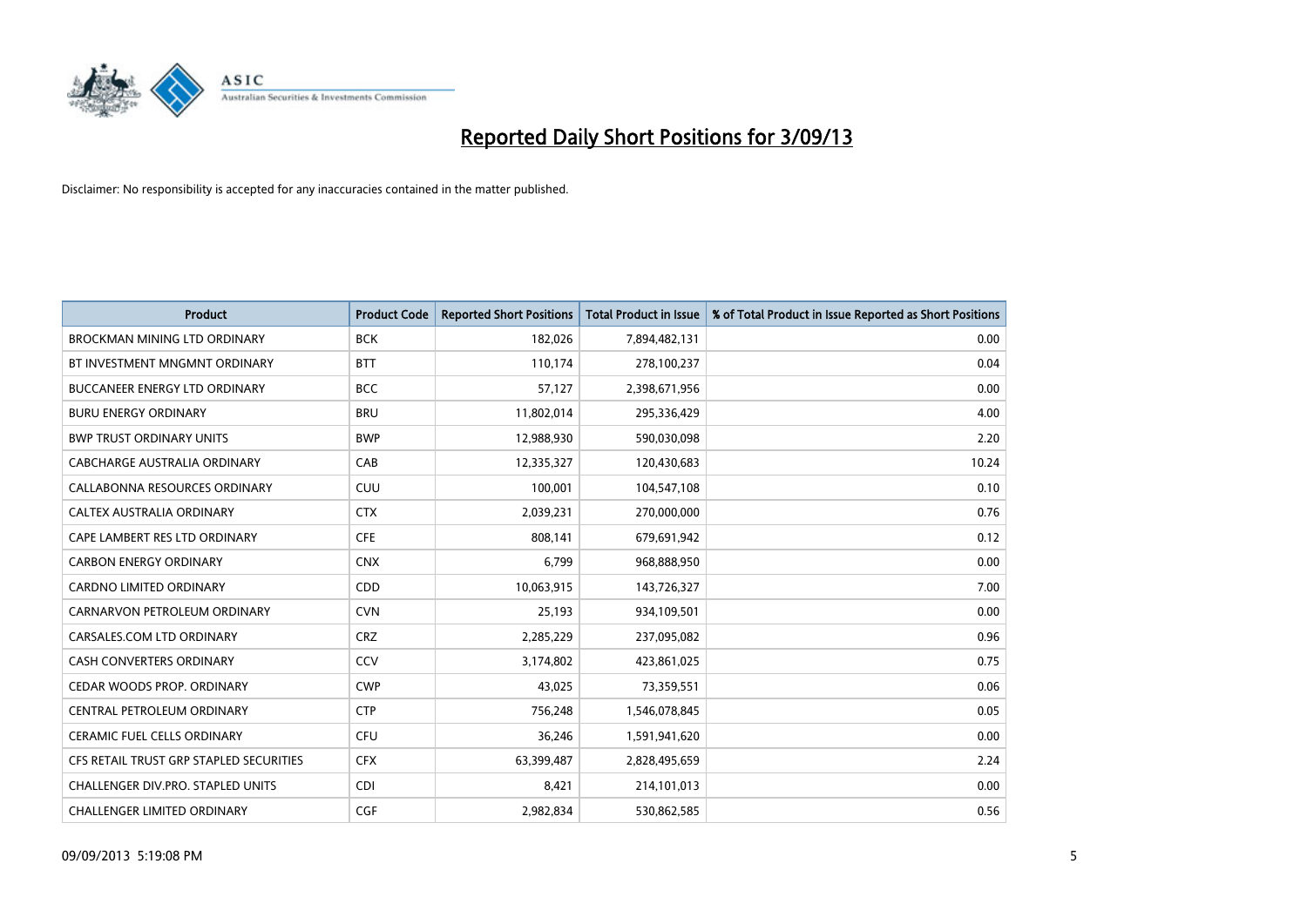

| <b>Product</b>                          | <b>Product Code</b> | <b>Reported Short Positions</b> | <b>Total Product in Issue</b> | % of Total Product in Issue Reported as Short Positions |
|-----------------------------------------|---------------------|---------------------------------|-------------------------------|---------------------------------------------------------|
| <b>CHANDLER MACLEOD LTD ORDINARY</b>    | <b>CMG</b>          | 70,650                          | 469,679,390                   | 0.02                                                    |
| CHARTER HALL GROUP STAPLED US PROHIBIT. | <b>CHC</b>          | 256,527                         | 309,018,843                   | 0.08                                                    |
| <b>CHARTER HALL RETAIL UNITS</b>        | <b>CQR</b>          | 6,262,721                       | 341,843,880                   | 1.83                                                    |
| <b>CHORUS LIMITED ORDINARY</b>          | <b>CNU</b>          | 94,019                          | 389,299,049                   | 0.02                                                    |
| CITIGOLD CORP LTD ORDINARY              | <b>CTO</b>          | 153,427                         | 1,352,907,765                 | 0.01                                                    |
| <b>CLOUGH LIMITED ORDINARY</b>          | <b>CLO</b>          | 67,200                          | 777,090,670                   | 0.01                                                    |
| COAL OF AFRICA LTD ORDINARY             | <b>CZA</b>          | 426                             | 1,048,368,613                 | 0.00                                                    |
| COALSPUR MINES LTD ORDINARY             | <b>CPL</b>          | 8,992,506                       | 641,244,435                   | 1.40                                                    |
| COCA-COLA AMATIL ORDINARY               | <b>CCL</b>          | 16,954,404                      | 763,590,249                   | 2.22                                                    |
| <b>COCHLEAR LIMITED ORDINARY</b>        | <b>COH</b>          | 6,088,536                       | 57,040,932                    | 10.67                                                   |
| COCKATOO COAL ORDINARY                  | <b>COK</b>          | 13,391,103                      | 1,021,101,465                 | 1.31                                                    |
| <b>CODAN LIMITED ORDINARY</b>           | <b>CDA</b>          | 1,055,952                       | 176,926,104                   | 0.60                                                    |
| <b>COFFEY INTERNATIONAL ORDINARY</b>    | <b>COF</b>          | 1,917                           | 255,833,165                   | 0.00                                                    |
| <b>COKAL LTD ORDINARY</b>               | <b>CKA</b>          | 3,895,513                       | 441,359,392                   | 0.88                                                    |
| <b>COLLECTION HOUSE ORDINARY</b>        | <b>CLH</b>          | 950,000                         | 115,437,740                   | 0.82                                                    |
| <b>COLLINS FOODS LTD ORDINARY</b>       | <b>CKF</b>          | 528,002                         | 93,000,003                    | 0.57                                                    |
| COMMONWEALTH BANK, ORDINARY             | <b>CBA</b>          | 9,282,432                       | 1,611,928,836                 | 0.58                                                    |
| <b>COMMONWEALTH PROP ORDINARY UNITS</b> | <b>CPA</b>          | 29,108,485                      | 2,347,003,413                 | 1.24                                                    |
| <b>COMPASS RESOURCES ORDINARY</b>       | <b>CMR</b>          | 7,472                           | 1,403,744,100                 | 0.00                                                    |
| COMPUTERSHARE LTD ORDINARY              | <b>CPU</b>          | 9,713,367                       | 556,203,079                   | 1.75                                                    |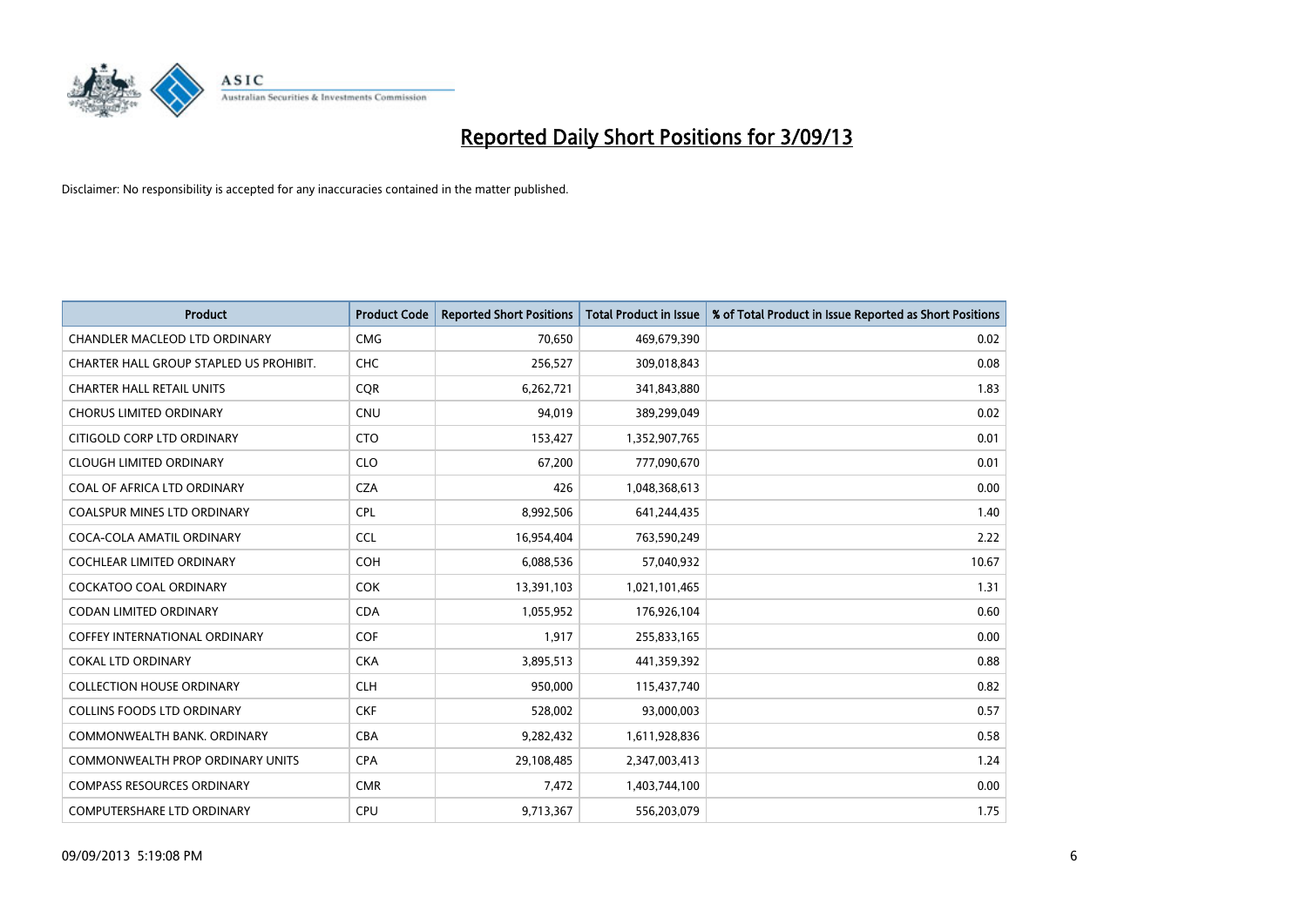

| <b>Product</b>                          | <b>Product Code</b> | <b>Reported Short Positions</b> | <b>Total Product in Issue</b> | % of Total Product in Issue Reported as Short Positions |
|-----------------------------------------|---------------------|---------------------------------|-------------------------------|---------------------------------------------------------|
| <b>COOPER ENERGY LTD ORDINARY</b>       | <b>COE</b>          | 9,299                           | 329,099,922                   | 0.00                                                    |
| CORP TRAVEL LIMITED ORDINARY            | <b>CTD</b>          | 151,771                         | 78,081,184                    | 0.19                                                    |
| <b>CREDIT CORP GROUP ORDINARY</b>       | <b>CCP</b>          | 6,853                           | 45,932,899                    | 0.01                                                    |
| <b>CROMWELL PROP STAPLED SECURITIES</b> | <b>CMW</b>          | 1,217,643                       | 1,716,999,224                 | 0.07                                                    |
| <b>CROWE HORWATH AUS ORDINARY</b>       | <b>CRH</b>          | 698,047                         | 269,665,096                   | 0.26                                                    |
| <b>CROWN LIMITED ORDINARY</b>           | <b>CWN</b>          | 3,776,780                       | 728,394,185                   | 0.52                                                    |
| <b>CSG LIMITED ORDINARY</b>             | <b>CSV</b>          | 43,895                          | 278,355,477                   | 0.02                                                    |
| <b>CSL LIMITED ORDINARY</b>             | <b>CSL</b>          | 599,921                         | 487,099,174                   | 0.12                                                    |
| <b>CSR LIMITED ORDINARY</b>             | <b>CSR</b>          | 36,322,331                      | 506,000,315                   | 7.18                                                    |
| <b>CUDECO LIMITED ORDINARY</b>          | CDU                 | 5,554,239                       | 205,017,174                   | 2.71                                                    |
| DART ENERGY LTD ORDINARY                | <b>DTE</b>          | 14,799,202                      | 878,789,752                   | 1.68                                                    |
| DATA#3 LIMITED ORDINARY                 | <b>DTL</b>          | 78,541                          | 153,974,950                   | 0.05                                                    |
| DAVID JONES LIMITED ORDINARY            | <b>DJS</b>          | 60,402,402                      | 535,002,401                   | 11.29                                                   |
| DECMIL GROUP LIMITED ORDINARY           | <b>DCG</b>          | 3,328,678                       | 168,657,794                   | 1.97                                                    |
| DEEP YELLOW LIMITED ORDINARY            | <b>DYL</b>          | 840                             | 1,562,794,247                 | 0.00                                                    |
| DEVINE LIMITED ORDINARY                 | <b>DVN</b>          | 8,000                           | 158,730,556                   | 0.01                                                    |
| DEXUS PROPERTY GROUP STAPLED UNITS      | <b>DXS</b>          | 14,859,401                      | 4,701,957,390                 | 0.32                                                    |
| DISCOVERY METALS LTD ORDINARY           | <b>DML</b>          | 9,670,678                       | 486,986,451                   | 1.99                                                    |
| DOMINO PIZZA ENTERPR ORDINARY           | <b>DMP</b>          | 426,245                         | 83,990,955                    | 0.51                                                    |
| DONACO INTERNATIONAL ORDINARY           | <b>DNA</b>          | 50,253                          | 371,719,896                   | 0.01                                                    |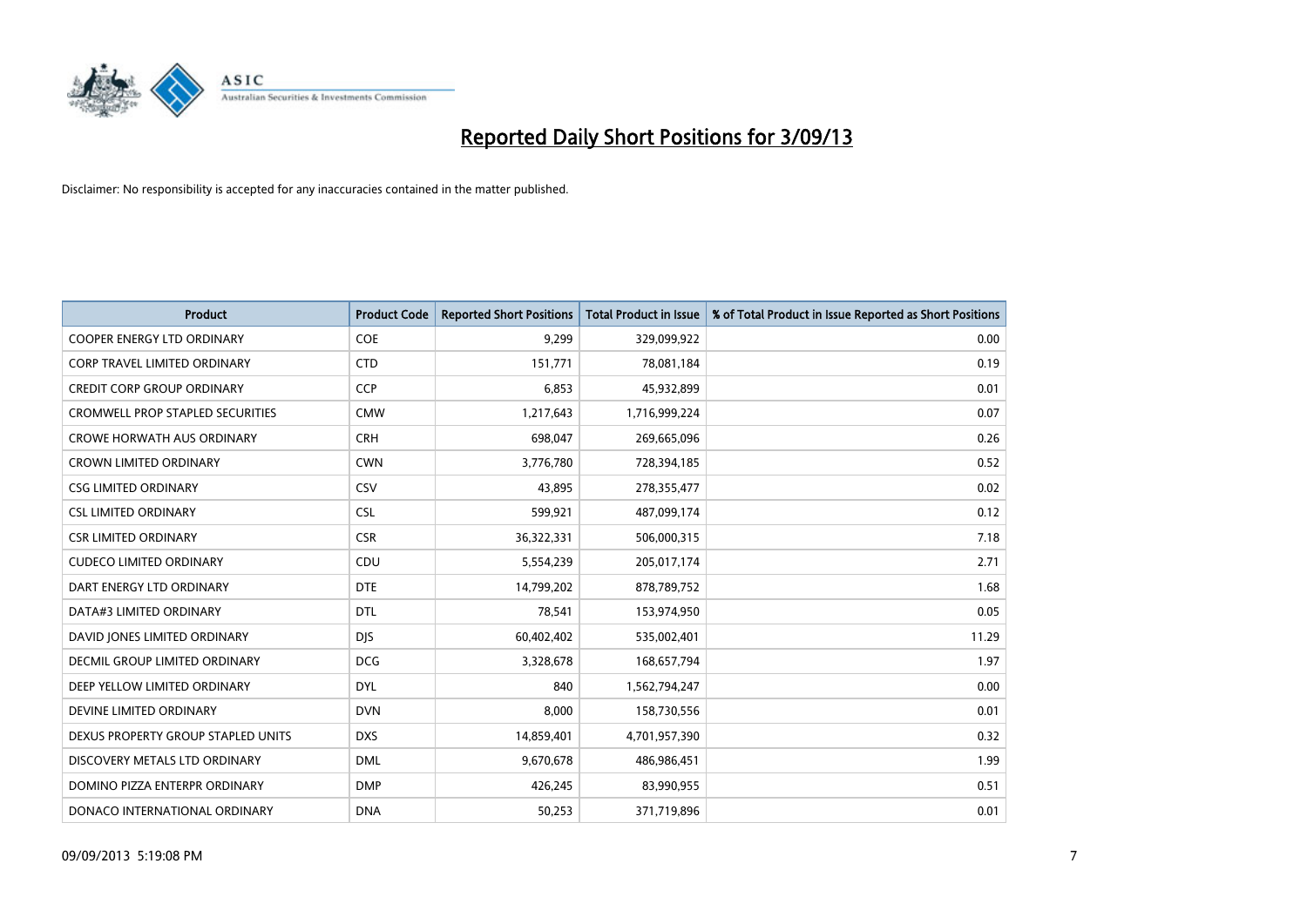

| <b>Product</b>                       | <b>Product Code</b> | <b>Reported Short Positions</b> | <b>Total Product in Issue</b> | % of Total Product in Issue Reported as Short Positions |
|--------------------------------------|---------------------|---------------------------------|-------------------------------|---------------------------------------------------------|
| DOWNER EDI LIMITED ORDINARY          | <b>DOW</b>          | 11,076,397                      | 433,409,429                   | 2.56                                                    |
| DRILLSEARCH ENERGY ORDINARY          | <b>DLS</b>          | 15,278,294                      | 427,753,371                   | 3.57                                                    |
| DUET GROUP STAPLED US PROHIBIT.      | <b>DUE</b>          | 6,214,684                       | 1,188,651,841                 | 0.52                                                    |
| DULUXGROUP LIMITED ORDINARY          | <b>DLX</b>          | 3,180,225                       | 377,019,430                   | 0.84                                                    |
| <b>DWS LTD ORDINARY</b>              | <b>DWS</b>          | 412,597                         | 132,362,763                   | 0.31                                                    |
| ECHO ENTERTAINMENT ORDINARY          | EGP                 | 13,017,337                      | 825,672,730                   | 1.58                                                    |
| <b>ELDERS LIMITED ORDINARY</b>       | <b>ELD</b>          | 18,217,401                      | 455,013,329                   | 4.00                                                    |
| ELEMENTAL MINERALS ORDINARY          | <b>ELM</b>          | 230,286                         | 288,587,228                   | 0.08                                                    |
| ELEMENTOS LIMITED ORDINARY           | <b>ELT</b>          | 16                              | 188,638,746                   | 0.00                                                    |
| <b>EMECO HOLDINGS ORDINARY</b>       | <b>EHL</b>          | 19,306,782                      | 599,675,707                   | 3.22                                                    |
| <b>ENDEAVOUR MIN CORP CDI 1:1</b>    | <b>EVR</b>          | 345,114                         | 101,150,560                   | 0.34                                                    |
| <b>ENERGY RESOURCES ORDINARY 'A'</b> | ERA                 | 7,878,769                       | 517,725,062                   | 1.52                                                    |
| <b>ENERGY WORLD CORPOR. ORDINARY</b> | <b>EWC</b>          | 27,470,488                      | 1,734,166,672                 | 1.58                                                    |
| <b>ENVESTRA LIMITED ORDINARY</b>     | ENV                 | 6,070,605                       | 1,796,808,474                 | 0.34                                                    |
| EQUATORIAL RES LTD ORDINARY          | EQX                 | 8                               | 121,885,353                   | 0.00                                                    |
| ERM POWER LIMITED ORDINARY           | EPW                 | 32,312                          | 207,499,601                   | 0.02                                                    |
| ESERVGLOBAL LIMITED ORDINARY         | ESV                 | 7,244,497                       | 249,045,997                   | 2.91                                                    |
| EVOLUTION MINING LTD ORDINARY        | <b>EVN</b>          | 21,639,383                      | 708,092,989                   | 3.06                                                    |
| FAIRFAX MEDIA LTD ORDINARY           | <b>FXI</b>          | 340,830,072                     | 2,351,955,725                 | 14.49                                                   |
| FANTASTIC HOLDINGS ORDINARY          | <b>FAN</b>          | 21,834                          | 103,068,398                   | 0.02                                                    |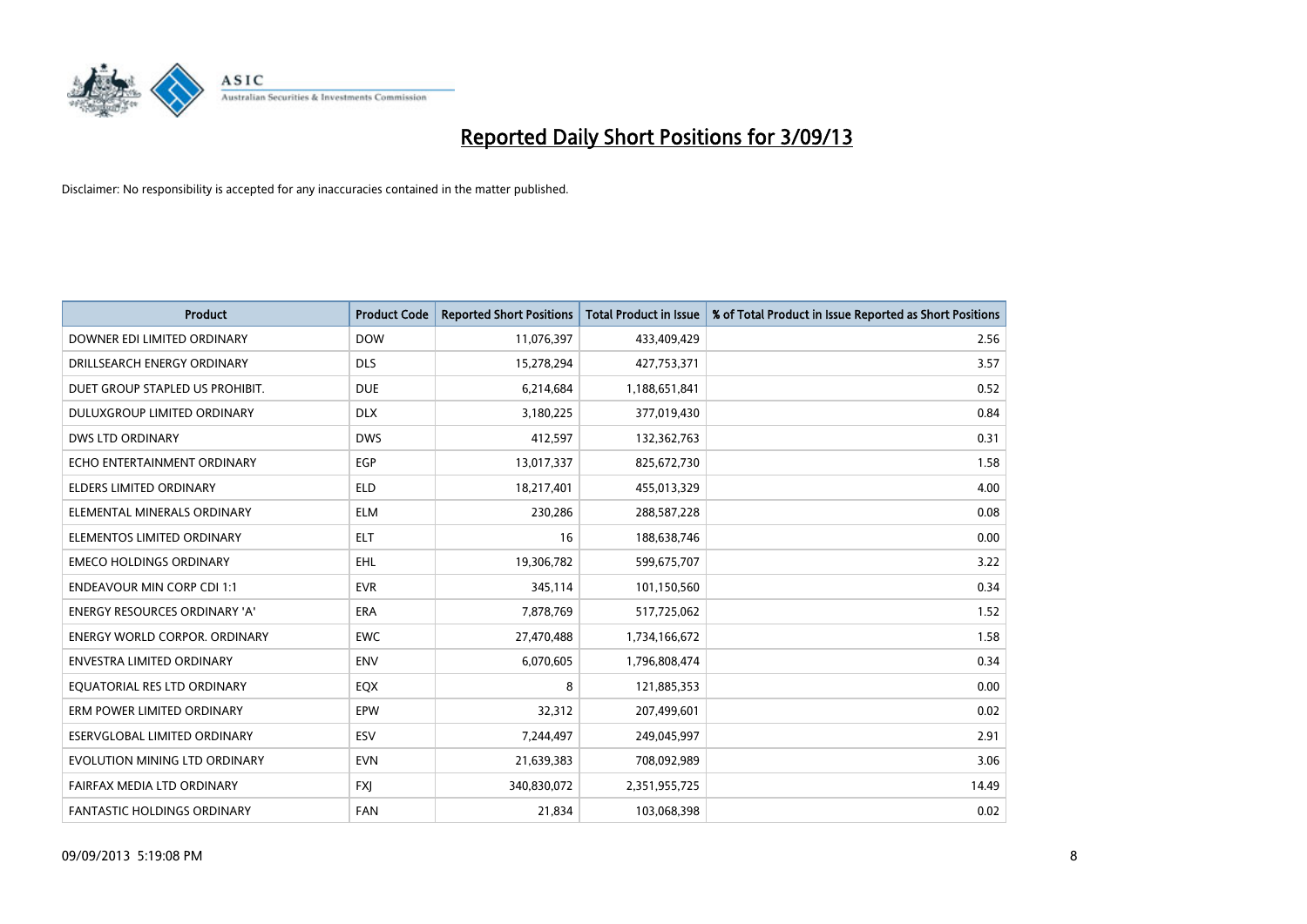

| <b>Product</b>                         | <b>Product Code</b> | <b>Reported Short Positions</b> | <b>Total Product in Issue</b> | % of Total Product in Issue Reported as Short Positions |
|----------------------------------------|---------------------|---------------------------------|-------------------------------|---------------------------------------------------------|
| <b>FAR LTD ORDINARY</b>                | <b>FAR</b>          | 22,682,885                      | 2,499,846,742                 | 0.91                                                    |
| FEDERATION CNTRES ORD/UNIT STAPLED SEC | <b>FDC</b>          | 3,279,488                       | 1,427,641,565                 | 0.23                                                    |
| <b>FINBAR GROUP LIMITED ORDINARY</b>   | FRI                 | 5,012                           | 218,006,169                   | 0.00                                                    |
| FISHER & PAYKEL H. ORDINARY            | <b>FPH</b>          | 220,000                         | 546,549,441                   | 0.04                                                    |
| FKP PROPERTY GROUP STAPLED SECURITIES  | <b>FKP</b>          | 9,802,344                       | 321,578,705                   | 3.05                                                    |
| FLEETWOOD CORP ORDINARY                | <b>FWD</b>          | 1,677,570                       | 60,522,619                    | 2.77                                                    |
| FLETCHER BUILDING ORDINARY             | <b>FBU</b>          | 4,732,916                       | 686,096,427                   | 0.69                                                    |
| <b>FLEXIGROUP LIMITED ORDINARY</b>     | <b>FXL</b>          | 57,082                          | 302,305,394                   | 0.02                                                    |
| FLIGHT CENTRE ORDINARY                 | <b>FLT</b>          | 6,121,812                       | 100,443,468                   | 6.09                                                    |
| FLINDERS MINES LTD ORDINARY            | <b>FMS</b>          | 5,908,319                       | 1,824,843,676                 | 0.32                                                    |
| <b>FOCUS MINERALS LTD ORDINARY</b>     | <b>FML</b>          | 33,764,762                      | 9,137,375,877                 | 0.37                                                    |
| <b>FORGE GROUP LIMITED ORDINARY</b>    | FGE                 | 1,352,769                       | 86,169,014                    | 1.57                                                    |
| FORTESCUE METALS GRP ORDINARY          | <b>FMG</b>          | 168,357,346                     | 3,113,798,659                 | 5.41                                                    |
| <b>G.U.D. HOLDINGS ORDINARY</b>        | GUD                 | 5,830,925                       | 71,341,319                    | 8.17                                                    |
| <b>G8 EDUCATION LIMITED ORDINARY</b>   | <b>GEM</b>          | 2,257,501                       | 273,190,260                   | 0.83                                                    |
| <b>GALAXY RESOURCES ORDINARY</b>       | GXY                 | 6,866,103                       | 800,141,013                   | 0.86                                                    |
| <b>GENETIC TECHNOLOGIES ORDINARY</b>   | GTG                 | 24,000                          | 517,138,486                   | 0.00                                                    |
| <b>GEODYNAMICS LIMITED ORDINARY</b>    | GDY                 | 850                             | 406,452,608                   | 0.00                                                    |
| <b>GINDALBIE METALS LTD ORDINARY</b>   | GBG                 | 49,462,908                      | 1,492,944,820                 | 3.31                                                    |
| <b>GOODMAN FIELDER. ORDINARY</b>       | GFF                 | 45,276,729                      | 1,955,559,207                 | 2.32                                                    |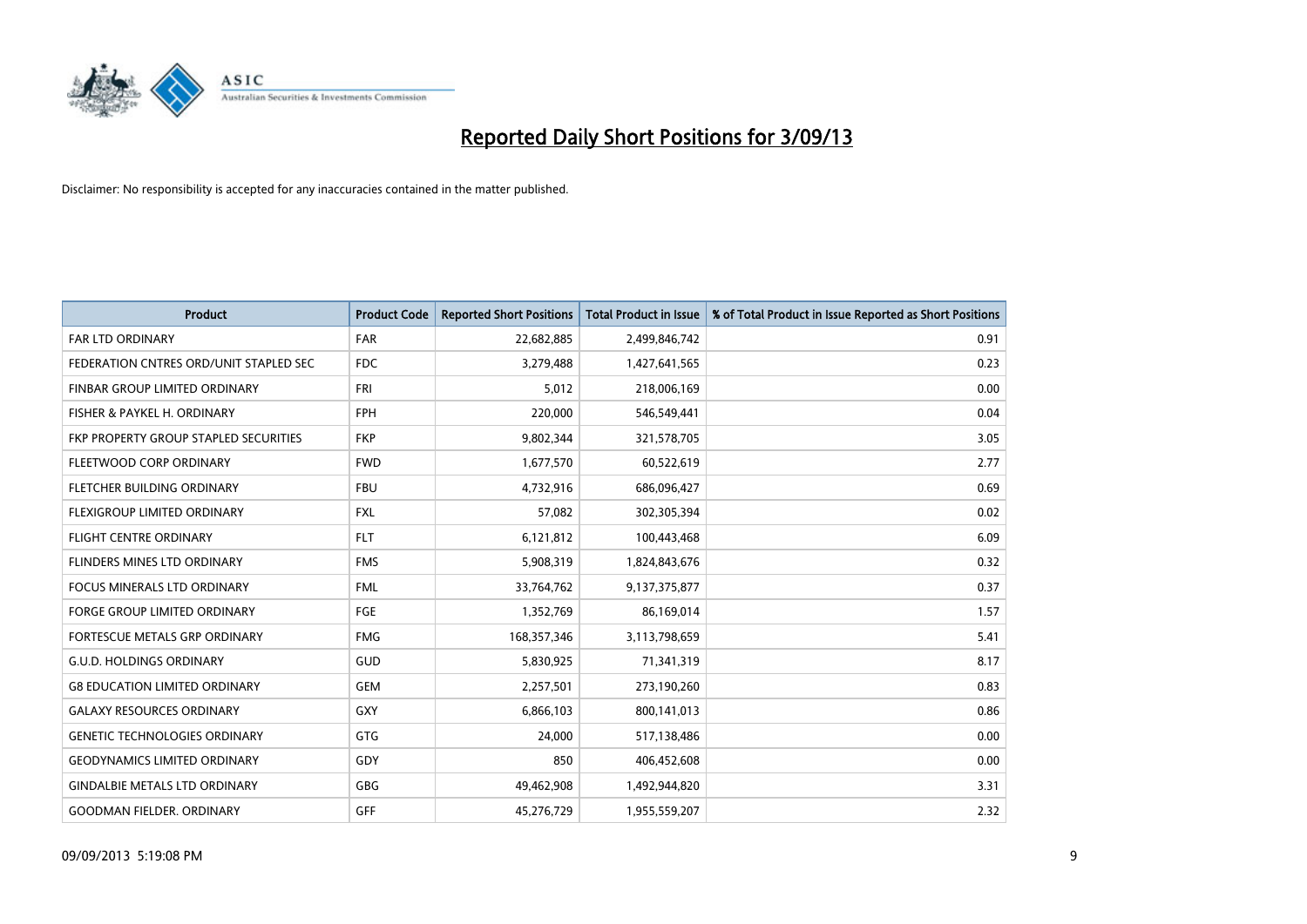

| <b>Product</b>                                   | <b>Product Code</b> | <b>Reported Short Positions</b> | <b>Total Product in Issue</b> | % of Total Product in Issue Reported as Short Positions |
|--------------------------------------------------|---------------------|---------------------------------|-------------------------------|---------------------------------------------------------|
| <b>GOODMAN GROUP STAPLED</b>                     | <b>GMG</b>          | 3,937,178                       | 1,713,233,947                 | 0.23                                                    |
| <b>GPT GROUP STAPLED SEC.</b>                    | GPT                 | 5,527,473                       | 1,728,458,473                 | 0.32                                                    |
| <b>GRAINCORP LIMITED A CLASS ORDINARY</b>        | <b>GNC</b>          | 274,082                         | 228,855,628                   | 0.12                                                    |
| <b>GRANGE RESOURCES, ORDINARY</b>                | GRR                 | 5,456,217                       | 1,156,492,195                 | 0.47                                                    |
| <b>GREENLAND MIN EN LTD ORDINARY</b>             | GGG                 | 4,475,725                       | 572,720,096                   | 0.78                                                    |
| <b>GROWTHPOINT PROPERTY ORD/UNIT STAPLED SEC</b> | GOZ                 | 49,999                          | 414,229,412                   | 0.01                                                    |
| <b>GRYPHON MINERALS LTD ORDINARY</b>             | GRY                 | 10,793,494                      | 400,691,164                   | 2.69                                                    |
| <b>GUILDFORD COAL LTD ORDINARY</b>               | <b>GUF</b>          | 458,414                         | 635,046,899                   | 0.07                                                    |
| <b>GWA GROUP LTD ORDINARY</b>                    | <b>GWA</b>          | 14,342,006                      | 306,533,770                   | 4.68                                                    |
| <b>HARVEY NORMAN ORDINARY</b>                    | <b>HVN</b>          | 74,515,854                      | 1,062,316,784                 | 7.01                                                    |
| <b>HENDERSON GROUP CDI 1:1</b>                   | <b>HGG</b>          | 1,661,186                       | 737,474,673                   | 0.23                                                    |
| HFA HOLDINGS LIMITED ORDINARY                    | <b>HFA</b>          | 3,863                           | 118,738,157                   | 0.00                                                    |
| <b>HIGHLANDS PACIFIC ORDINARY</b>                | <b>HIG</b>          | 3,153                           | 789,344,774                   | 0.00                                                    |
| HILLGROVE RES LTD ORDINARY                       | <b>HGO</b>          | 2,909,721                       | 1,023,760,221                 | 0.28                                                    |
| <b>HILLS HOLDINGS LTD ORDINARY</b>               | <b>HIL</b>          | 31                              | 246,500,444                   | 0.00                                                    |
| HORIZON OIL LIMITED ORDINARY                     | <b>HZN</b>          | 73,413,141                      | 1,297,449,932                 | 5.66                                                    |
| HOT CHILI LTD ORDINARY                           | <b>HCH</b>          | 533                             | 310,438,886                   | 0.00                                                    |
| <b>IINET LIMITED ORDINARY</b>                    | <b>IIN</b>          | 1,265,971                       | 161,238,847                   | 0.79                                                    |
| <b>ILUKA RESOURCES ORDINARY</b>                  | ILU                 | 35,091,113                      | 418,700,517                   | 8.38                                                    |
| <b>IMDEX LIMITED ORDINARY</b>                    | <b>IMD</b>          | 3,095,507                       | 210,473,188                   | 1.47                                                    |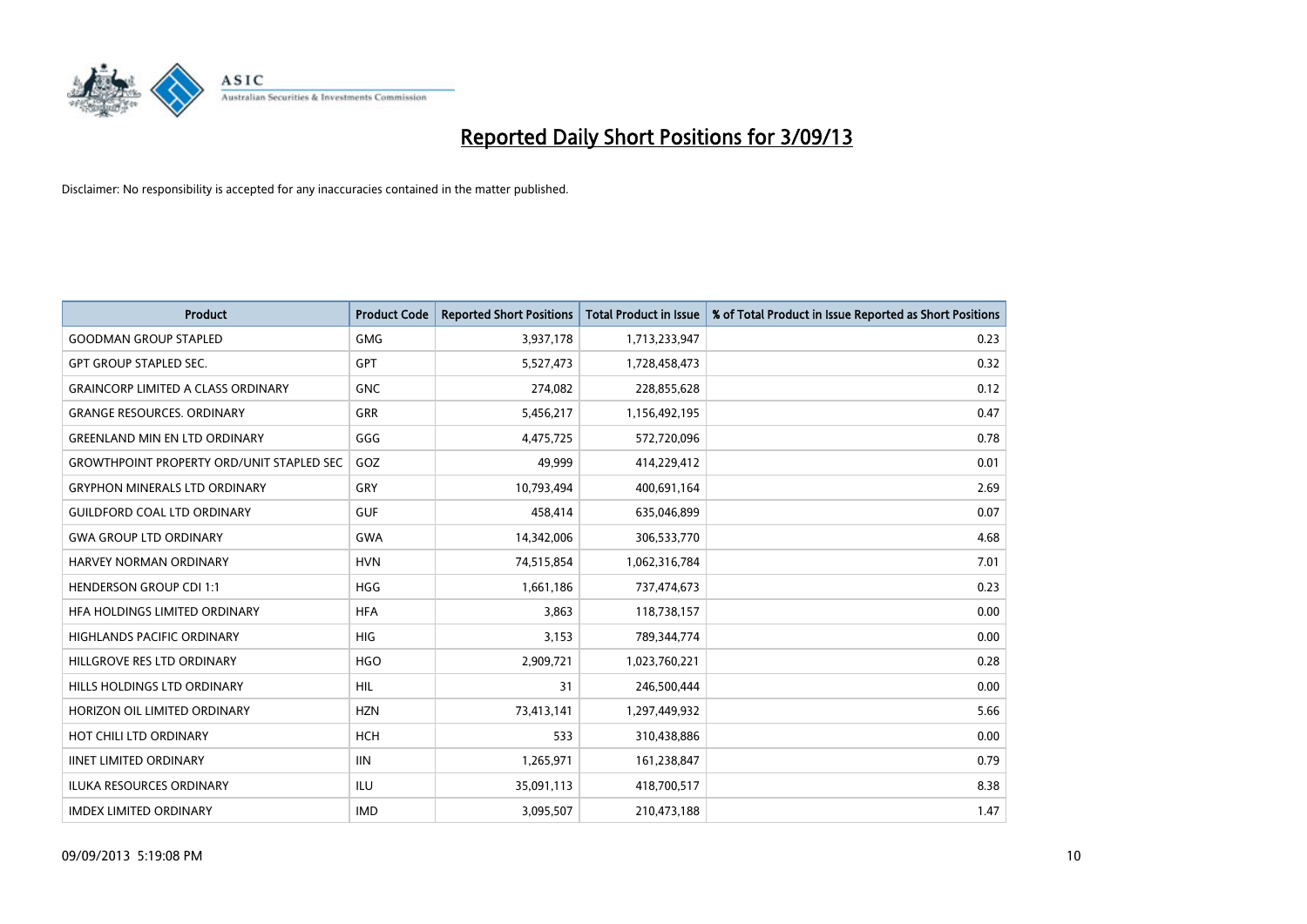

| <b>Product</b>                                  | <b>Product Code</b> | <b>Reported Short Positions</b> | <b>Total Product in Issue</b> | % of Total Product in Issue Reported as Short Positions |
|-------------------------------------------------|---------------------|---------------------------------|-------------------------------|---------------------------------------------------------|
| IMF (AUSTRALIA) LTD ORDINARY                    | <b>IMF</b>          | 2,338,716                       | 123,203,426                   | 1.90                                                    |
| <b>INCITEC PIVOT ORDINARY</b>                   | IPL                 | 16,683,472                      | 1,628,730,107                 | 1.02                                                    |
| <b>INDEPENDENCE GROUP ORDINARY</b>              | <b>IGO</b>          | 5,211,525                       | 233,321,861                   | 2.23                                                    |
| INDOPHIL RESOURCES ORDINARY                     | <b>IRN</b>          | 1,780,523                       | 1,203,146,194                 | 0.15                                                    |
| <b>INFIGEN ENERGY STAPLED SECURITIES</b>        | <b>IFN</b>          | 3,765,206                       | 764,993,434                   | 0.49                                                    |
| <b>INOVA RESOURCES LTD ORDINARY</b>             | <b>IVA</b>          | 1,384,278                       | 728,618,577                   | 0.19                                                    |
| <b>INSURANCE AUSTRALIA ORDINARY</b>             | IAG                 | 3,754,170                       | 2,079,034,021                 | 0.18                                                    |
| <b>INTREPID MINES ORDINARY</b>                  | <b>IAU</b>          | 20,292,950                      | 556,118,015                   | 3.65                                                    |
| <b>INVESTA OFFICE FUND STAPLED SECURITIES</b>   | <b>IOF</b>          | 1,199,271                       | 614,047,458                   | 0.20                                                    |
| <b>INVOCARE LIMITED ORDINARY</b>                | <b>IVC</b>          | 4,100,263                       | 110,030,298                   | 3.73                                                    |
| <b>IOOF HOLDINGS LTD ORDINARY</b>               | IFL                 | 2,550,455                       | 232,118,034                   | 1.10                                                    |
| <b>IRESS LIMITED ORDINARY</b>                   | <b>IRE</b>          | 947,586                         | 151,100,570                   | 0.63                                                    |
| <b>IRON ORE HOLDINGS ORDINARY</b>               | <b>IOH</b>          | 26,197                          | 161,174,005                   | 0.02                                                    |
| <b>ISELECT LTD ORDINARY</b>                     | <b>ISU</b>          | 1,346,227                       | 259,964,894                   | 0.52                                                    |
| ISHS EUROPE ETF CDI 1:1                         | <b>IEU</b>          | 4,808                           | 50,800,000                    | 0.01                                                    |
| <b>JAMES HARDIE INDUST CHESS DEPOSITARY INT</b> | <b>IHX</b>          | 6,152,988                       | 442,417,796                   | 1.39                                                    |
| <b>JB HI-FI LIMITED ORDINARY</b>                | <b>JBH</b>          | 8,604,890                       | 99,887,295                    | 8.61                                                    |
| <b>JUPITER MINES ORDINARY</b>                   | <b>IMS</b>          | 5,220                           | 2,281,835,383                 | 0.00                                                    |
| <b>KAGARA LTD ORDINARY</b>                      | KZL                 | 3,361,797                       | 798,953,117                   | 0.42                                                    |
| KAROON GAS AUSTRALIA ORDINARY                   | <b>KAR</b>          | 826,610                         | 251,120,769                   | 0.33                                                    |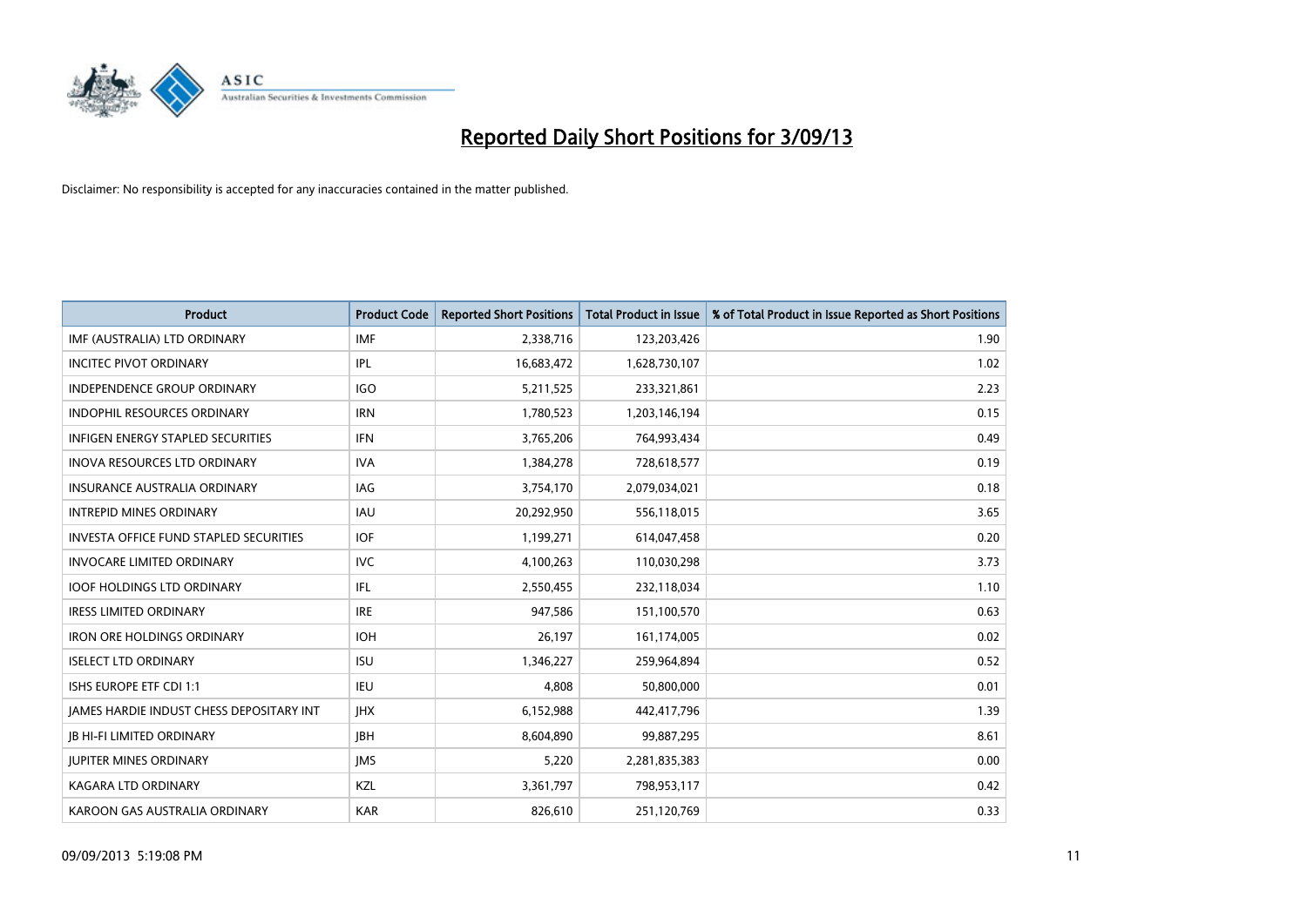

| <b>Product</b>                        | <b>Product Code</b> | <b>Reported Short Positions</b> | <b>Total Product in Issue</b> | % of Total Product in Issue Reported as Short Positions |
|---------------------------------------|---------------------|---------------------------------|-------------------------------|---------------------------------------------------------|
| KATHMANDU HOLD LTD ORDINARY           | <b>KMD</b>          | 23,308                          | 200,215,894                   | 0.01                                                    |
| <b>KBL MINING LIMITED ORDINARY</b>    | <b>KBL</b>          | 1,820                           | 393,535,629                   | 0.00                                                    |
| KINGSGATE CONSOLID. ORDINARY          | <b>KCN</b>          | 14,077,237                      | 152,284,777                   | 9.24                                                    |
| KINGSROSE MINING LTD ORDINARY         | <b>KRM</b>          | 678,474                         | 335,753,851                   | 0.20                                                    |
| LEIGHTON HOLDINGS ORDINARY            | LEI                 | 19,135,583                      | 337,235,188                   | 5.67                                                    |
| LEND LEASE GROUP UNIT/ORD STAPLED     | <b>LLC</b>          | 1,496,997                       | 575,508,314                   | 0.26                                                    |
| LINC ENERGY LTD ORDINARY              | <b>LNC</b>          | 17,796,214                      | 518,687,562                   | 3.43                                                    |
| LION SELECTION GRP ORDINARY           | <b>LSX</b>          | 36                              | 106,911,413                   | 0.00                                                    |
| LYCOPODIUM LIMITED ORDINARY           | <b>LYL</b>          | 90                              | 38,955,103                    | 0.00                                                    |
| LYNAS CORPORATION ORDINARY            | <b>LYC</b>          | 204,280,482                     | 1,960,801,292                 | 10.42                                                   |
| <b>M2 TELECOMMUNICATION ORDINARY</b>  | <b>MTU</b>          | 7,411,658                       | 178,498,822                   | 4.15                                                    |
| MACMAHON HOLDINGS ORDINARY            | MAH                 | 3,944,560                       | 1,261,699,966                 | 0.31                                                    |
| MACO ATLAS ROADS GRP ORDINARY STAPLED | <b>MOA</b>          | 18,212,901                      | 478,531,436                   | 3.81                                                    |
| MACQUARIE GROUP LTD ORDINARY          | MQG                 | 1,288,636                       | 339,888,036                   | 0.38                                                    |
| MACQUARIE TELECOM GP ORDINARY         | MAQ                 | 2,264                           | 20,967,121                    | 0.01                                                    |
| MAGELLAN FIN GRP LTD ORDINARY         | <b>MFG</b>          | 436,385                         | 152,782,876                   | 0.29                                                    |
| <b>MATRIX C &amp; E LTD ORDINARY</b>  | <b>MCE</b>          | 3,192,839                       | 94,555,428                    | 3.38                                                    |
| MAVERICK DRILLING ORDINARY            | <b>MAD</b>          | 9,365,465                       | 452,726,751                   | 2.07                                                    |
| <b>MAXITRANS INDUSTRIES ORDINARY</b>  | <b>MXI</b>          | 12,399                          | 183,993,392                   | 0.01                                                    |
| MAYNE PHARMA LTD ORDINARY             | <b>MYX</b>          | 1,902                           | 563,459,968                   | 0.00                                                    |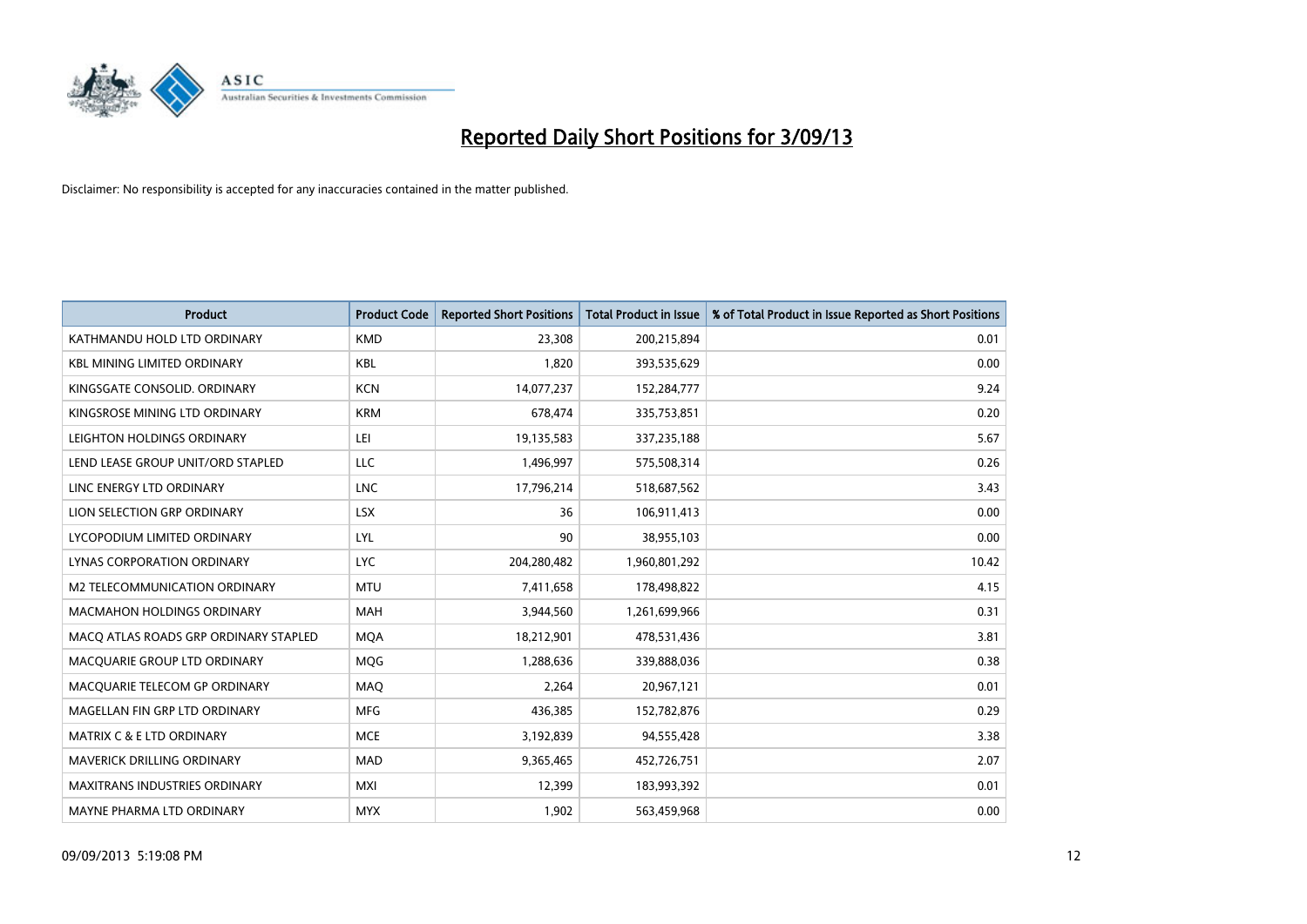

| <b>Product</b>                  | <b>Product Code</b> | <b>Reported Short Positions</b> | <b>Total Product in Issue</b> | % of Total Product in Issue Reported as Short Positions |
|---------------------------------|---------------------|---------------------------------|-------------------------------|---------------------------------------------------------|
| MCMILLAN SHAKESPEARE ORDINARY   | <b>MMS</b>          | 2,493,389                       | 74,523,965                    | 3.35                                                    |
| <b>MCPHERSON'S LTD ORDINARY</b> | <b>MCP</b>          | 10                              | 89,294,198                    | 0.00                                                    |
| MEDUSA MINING LTD ORDINARY      | <b>MML</b>          | 1,774,502                       | 188,903,911                   | 0.94                                                    |
| MEO AUSTRALIA LTD ORDINARY      | <b>MEO</b>          | 10,845                          | 627,264,587                   | 0.00                                                    |
| <b>MERMAID MARINE ORDINARY</b>  | <b>MRM</b>          | 344,181                         | 230,916,498                   | 0.15                                                    |
| MESOBLAST LIMITED ORDINARY      | <b>MSB</b>          | 16,463,134                      | 315,423,901                   | 5.22                                                    |
| METALS X LIMITED ORDINARY       | <b>MLX</b>          | 92,258                          | 1,652,636,110                 | 0.01                                                    |
| METCASH LIMITED ORDINARY        | <b>MTS</b>          | 67,447,507                      | 880,704,786                   | 7.66                                                    |
| METMINCO LIMITED ORDINARY       | <b>MNC</b>          | 1,609,580                       | 1,749,543,023                 | 0.09                                                    |
| MICLYN EXP OFFSHR ORDINARY      | <b>MIO</b>          | 272,248                         | 281,538,972                   | 0.10                                                    |
| MIGHTY RIVER POWER ORDINARY     | <b>MYT</b>          | 2,594                           | 1,400,000,094                 | 0.00                                                    |
| MINCOR RESOURCES NL ORDINARY    | <b>MCR</b>          | 2,452,719                       | 188,208,274                   | 1.30                                                    |
| MINERAL DEPOSITS ORDINARY       | <b>MDL</b>          | 3,644,911                       | 83,538,786                    | 4.36                                                    |
| MINERAL RESOURCES, ORDINARY     | <b>MIN</b>          | 5,612,296                       | 185,987,992                   | 3.02                                                    |
| MIRABELA NICKEL LTD ORDINARY    | <b>MBN</b>          | 32,303,160                      | 876,801,147                   | 3.68                                                    |
| MIRVAC GROUP STAPLED SECURITIES | <b>MGR</b>          | 3,723,187                       | 3,664,938,678                 | 0.10                                                    |
| MOLOPO ENERGY LTD ORDINARY      | <b>MPO</b>          | 586,818                         | 246,724,091                   | 0.24                                                    |
| MONADELPHOUS GROUP ORDINARY     | <b>MND</b>          | 12,041,773                      | 90,940,258                    | 13.24                                                   |
| MORTGAGE CHOICE LTD ORDINARY    | <b>MOC</b>          | 798,539                         | 123,431,282                   | 0.65                                                    |
| MOUNT GIBSON IRON ORDINARY      | <b>MGX</b>          | 17,200,614                      | 1,090,584,232                 | 1.58                                                    |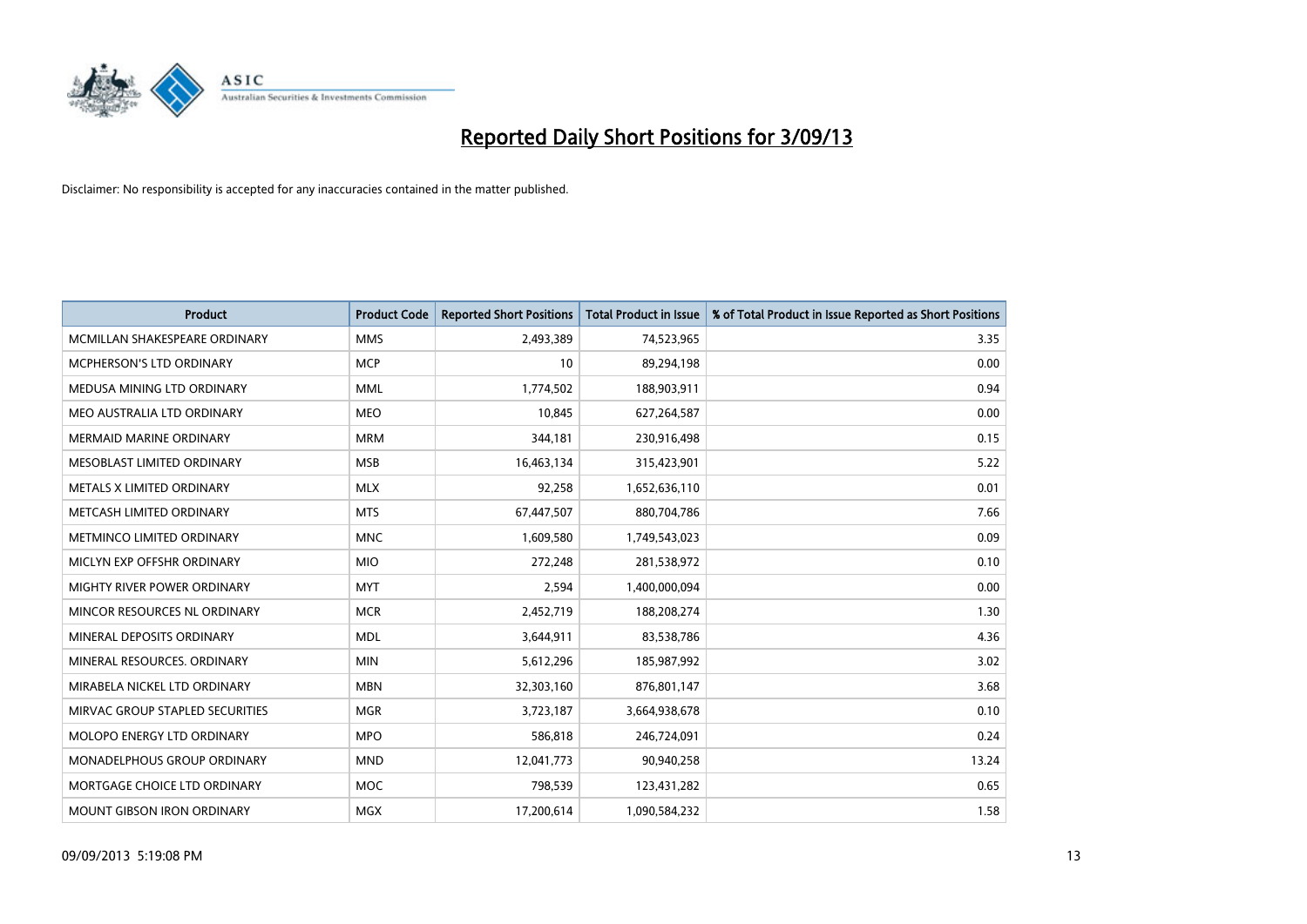

| <b>Product</b>                | <b>Product Code</b> | <b>Reported Short Positions</b> | <b>Total Product in Issue</b> | % of Total Product in Issue Reported as Short Positions |
|-------------------------------|---------------------|---------------------------------|-------------------------------|---------------------------------------------------------|
| MULTIPLEX SITES SITES         | <b>MXUPA</b>        | 1,231                           | 4,500,000                     | 0.03                                                    |
| MURCHISON METALS LTD ORDINARY | <b>MMX</b>          | 3,050,022                       | 450,497,346                   | 0.68                                                    |
| MYER HOLDINGS LTD ORDINARY    | <b>MYR</b>          | 83,177,689                      | 583,794,551                   | 14.25                                                   |
| NANOSONICS LIMITED ORDINARY   | <b>NAN</b>          | 1,417                           | 262,188,718                   | 0.00                                                    |
| NATIONAL AUST, BANK ORDINARY  | <b>NAB</b>          | 6,651,986                       | 2,348,892,519                 | 0.28                                                    |
| NAVITAS LIMITED ORDINARY      | <b>NVT</b>          | 3,086,063                       | 375,367,918                   | 0.82                                                    |
| NEON ENERGY LIMITED ORDINARY  | <b>NEN</b>          | 522,034                         | 553,037,848                   | 0.09                                                    |
| NEW HOPE CORPORATION ORDINARY | <b>NHC</b>          | 1,421,713                       | 830,715,225                   | 0.17                                                    |
| NEW STANDARD ENERGY ORDINARY  | <b>NSE</b>          | 322,032                         | 305,331,847                   | 0.11                                                    |
| NEWCREST MINING ORDINARY      | <b>NCM</b>          | 4,146,067                       | 766,510,971                   | 0.54                                                    |
| NEWS CORP A NON-VOTING CDI    | <b>NWSLV</b>        | 2,859,267                       | 379,423,551                   | 0.75                                                    |
| NEWS CORP B VOTING CDI        | <b>NWS</b>          | 75,797                          | 199,630,239                   | 0.04                                                    |
| NEWSAT LIMITED ORDINARY       | <b>NWT</b>          | 510,171                         | 547,078,507                   | 0.09                                                    |
| NEXTDC LIMITED ORDINARY       | <b>NXT</b>          | 4,498,311                       | 192,904,486                   | 2.33                                                    |
| NEXUS ENERGY LIMITED ORDINARY | <b>NXS</b>          | 2,143,167                       | 1,330,219,459                 | 0.16                                                    |
| NIB HOLDINGS LIMITED ORDINARY | <b>NHF</b>          | 1,499,139                       | 439,004,182                   | 0.34                                                    |
| NIDO PETROLEUM ORDINARY       | <b>NDO</b>          | 42,500                          | 2,046,650,968                 | 0.00                                                    |
| NOBLE MINERAL RES ORDINARY    | <b>NMG</b>          | 2,365,726                       | 666,397,952                   | 0.36                                                    |
| NORTHERN IRON LTD ORDINARY    | <b>NFE</b>          | 2,243,255                       | 484,405,314                   | 0.46                                                    |
| NORTHERN STAR ORDINARY        | <b>NST</b>          | 5,086,875                       | 424,279,762                   | 1.20                                                    |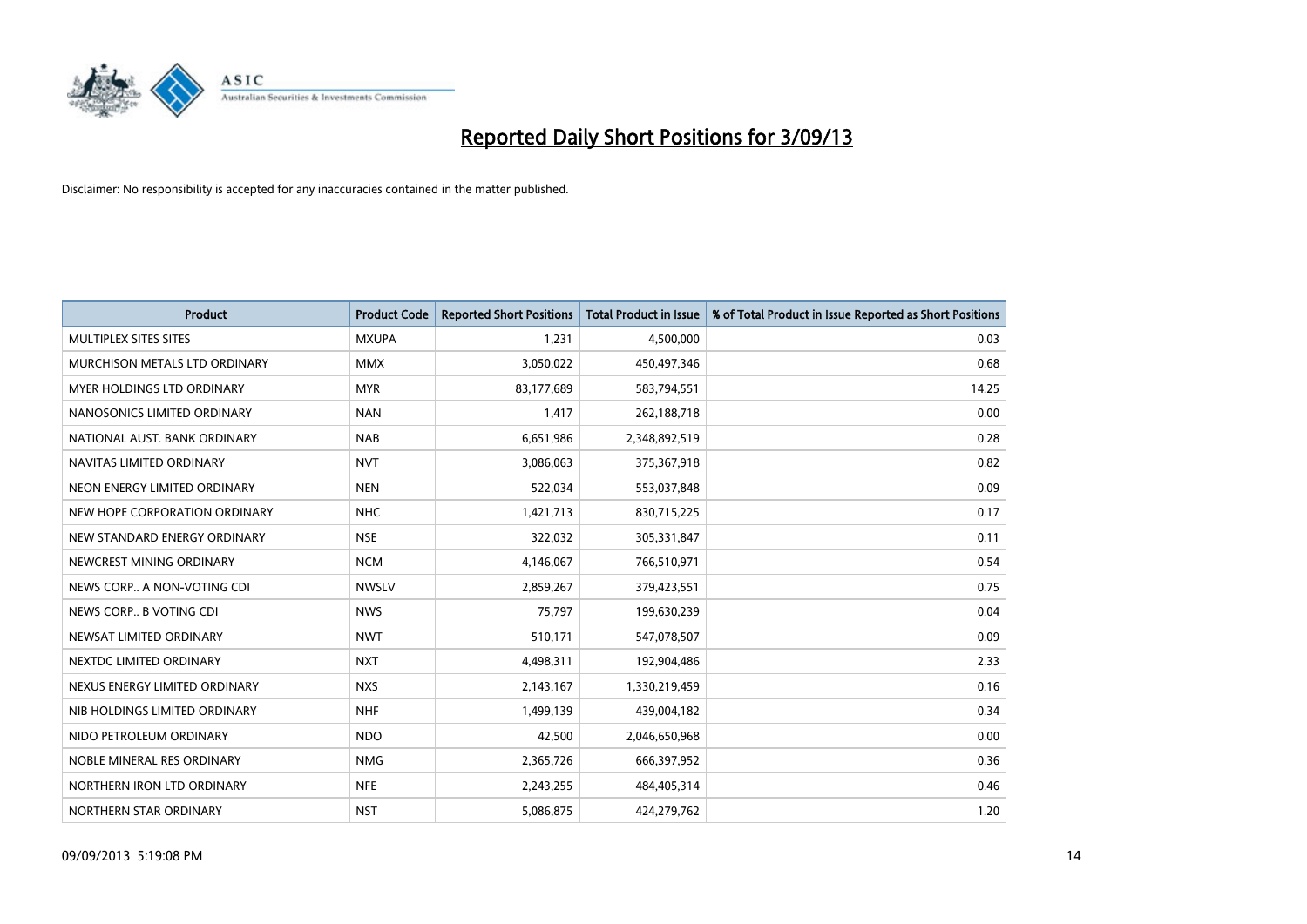

| <b>Product</b>                        | <b>Product Code</b> | <b>Reported Short Positions</b> | <b>Total Product in Issue</b> | % of Total Product in Issue Reported as Short Positions |
|---------------------------------------|---------------------|---------------------------------|-------------------------------|---------------------------------------------------------|
| NOVOGEN LIMITED ORDINARY              | <b>NRT</b>          | 126,791                         | 142,846,626                   | 0.09                                                    |
| NRW HOLDINGS LIMITED ORDINARY         | <b>NWH</b>          | 17,859,077                      | 278,888,011                   | 6.40                                                    |
| NUCOAL RESOURCES LTD ORDINARY         | <b>NCR</b>          | 2,652                           | 768,612,354                   | 0.00                                                    |
| NUFARM LIMITED ORDINARY               | <b>NUF</b>          | 17,411,455                      | 262,954,040                   | 6.62                                                    |
| OAKTON LIMITED ORDINARY               | <b>OKN</b>          | 666                             | 89,912,735                    | 0.00                                                    |
| OCEANAGOLD CORP. CHESS DEPOSITARY INT | <b>OGC</b>          | 575,229                         | 293,574,586                   | 0.20                                                    |
| OIL SEARCH LTD ORDINARY               | OSH                 | 6,699,831                       | 1,340,018,530                 | 0.50                                                    |
| OM HOLDINGS LIMITED ORDINARY          | <b>OMH</b>          | 2,772,391                       | 733,423,337                   | 0.38                                                    |
| ORICA LIMITED ORDINARY                | ORI                 | 10,710,117                      | 368,203,632                   | 2.91                                                    |
| ORIGIN ENERGY ORDINARY                | ORG                 | 11,605,923                      | 1,098,072,141                 | 1.06                                                    |
| OROCOBRE LIMITED ORDINARY             | <b>ORE</b>          | 223,605                         | 117,745,140                   | 0.19                                                    |
| OROTONGROUP LIMITED ORDINARY          | ORL                 | 444,284                         | 40,880,902                    | 1.09                                                    |
| OZ MINERALS ORDINARY                  | OZL                 | 9,128,157                       | 303,470,022                   | 3.01                                                    |
| PACIFIC BRANDS ORDINARY               | <b>PBG</b>          | 9,195,351                       | 912,915,695                   | 1.01                                                    |
| PALADIN ENERGY LTD ORDINARY           | <b>PDN</b>          | 60,575,279                      | 962,765,979                   | 6.29                                                    |
| PANAUST LIMITED ORDINARY              | <b>PNA</b>          | 3,338,440                       | 619,084,930                   | 0.54                                                    |
| PANORAMIC RESOURCES ORDINARY          | PAN                 | 649,464                         | 260,676,416                   | 0.25                                                    |
| PANTERRA GOLD LTD ORDINARY            | PGI                 |                                 | 760,580,455                   | 0.00                                                    |
| PAPERLINX LIMITED ORDINARY            | <b>PPX</b>          | 48,101                          | 609,280,761                   | 0.01                                                    |
| PAPILLON RES LTD ORDINARY             | PIR                 | 6,199,787                       | 337,544,210                   | 1.84                                                    |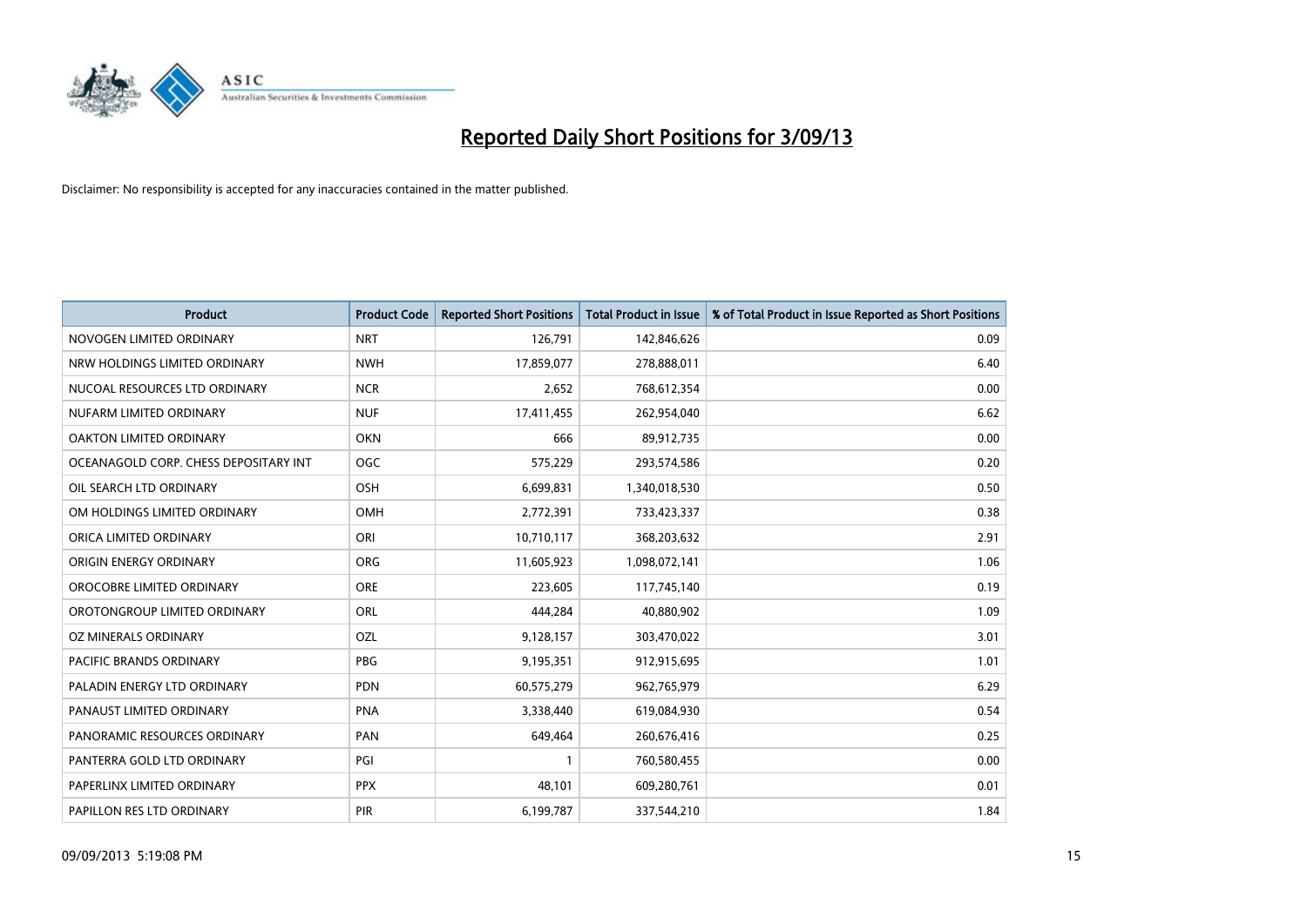

| <b>Product</b>                    | <b>Product Code</b> | <b>Reported Short Positions</b> | <b>Total Product in Issue</b> | % of Total Product in Issue Reported as Short Positions |
|-----------------------------------|---------------------|---------------------------------|-------------------------------|---------------------------------------------------------|
| PATTIES FOODS LTD ORDINARY        | PFL                 | 19,678                          | 139,065,639                   | 0.01                                                    |
| PEET LIMITED ORDINARY             | <b>PPC</b>          | 2,701,082                       | 431,986,887                   | 0.63                                                    |
| PERILYA LIMITED ORDINARY          | PEM                 | 688,507                         | 769,316,426                   | 0.09                                                    |
| PERPETUAL LIMITED ORDINARY        | <b>PPT</b>          | 2,270,907                       | 41,980,678                    | 5.41                                                    |
| PERSEUS MINING LTD ORDINARY       | PRU                 | 7,387,295                       | 457,962,088                   | 1.61                                                    |
| PHARMAXIS LTD ORDINARY            | <b>PXS</b>          | 7,032,390                       | 308,548,389                   | 2.28                                                    |
| PLATINUM ASSET ORDINARY           | <b>PTM</b>          | 3,987,257                       | 578,215,695                   | 0.69                                                    |
| PLATINUM AUSTRALIA ORDINARY       | <b>PLA</b>          | 836,127                         | 504,968,043                   | 0.17                                                    |
| PMI GOLD CORP CDI 1:1             | <b>PVM</b>          | 239,235                         | 154,329,165                   | 0.16                                                    |
| PMP LIMITED ORDINARY              | <b>PMP</b>          | 99,001                          | 323,781,124                   | 0.03                                                    |
| PRANA BIOTECHNOLOGY ORDINARY      | PBT                 | 300,000                         | 389,665,326                   | 0.08                                                    |
| PREMIER INVESTMENTS ORDINARY      | <b>PMV</b>          | 1,388,463                       | 155,260,478                   | 0.89                                                    |
| PRIMA BIOMED LTD ORDINARY         | <b>PRR</b>          | 556,090                         | 1,228,709,341                 | 0.05                                                    |
| PRIMARY HEALTH CARE ORDINARY      | <b>PRY</b>          | 23,774,056                      | 503,921,941                   | 4.72                                                    |
| PRIME MEDIA GRP LTD ORDINARY      | <b>PRT</b>          | 3,294                           | 366,330,303                   | 0.00                                                    |
| PROGRAMMED ORDINARY               | <b>PRG</b>          | 196,375                         | 118,229,190                   | 0.17                                                    |
| <b>QANTAS AIRWAYS ORDINARY</b>    | QAN                 | 38,406,114                      | 2,241,745,788                 | 1.71                                                    |
| OBE INSURANCE GROUP ORDINARY      | <b>OBE</b>          | 18,166,241                      | 1,220,868,532                 | 1.49                                                    |
| ORXPHARMA LTD ORDINARY            | <b>QRX</b>          | 490,756                         | 144,785,606                   | 0.34                                                    |
| <b>QUBE HOLDINGS LTD ORDINARY</b> | QUB                 | 15,847,760                      | 928,965,547                   | 1.71                                                    |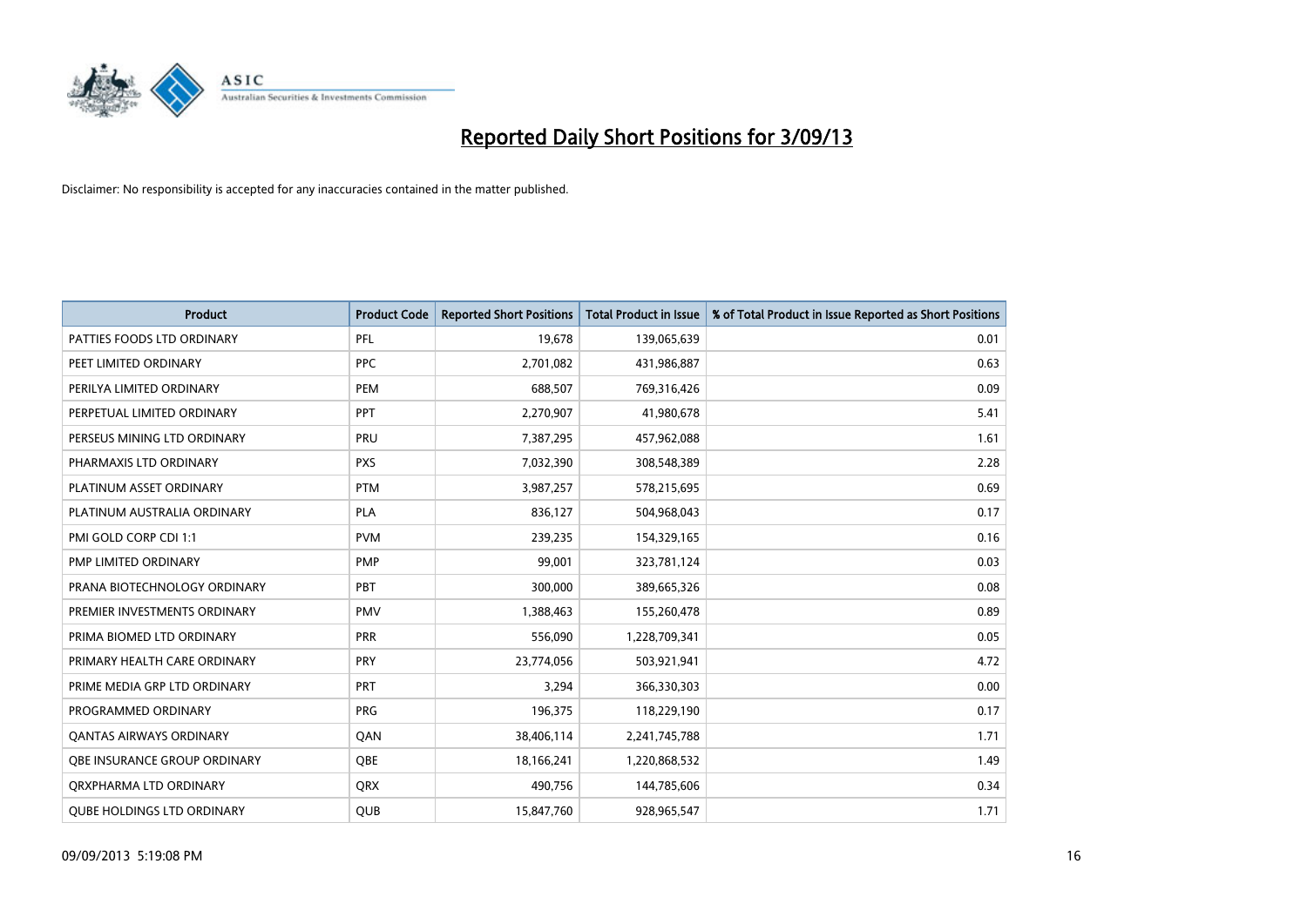

| <b>Product</b>                      | <b>Product Code</b> | <b>Reported Short Positions</b> | <b>Total Product in Issue</b> | % of Total Product in Issue Reported as Short Positions |
|-------------------------------------|---------------------|---------------------------------|-------------------------------|---------------------------------------------------------|
| RAMELIUS RESOURCES ORDINARY         | <b>RMS</b>          | 3,519,873                       | 337,974,409                   | 1.04                                                    |
| RAMSAY HEALTH CARE ORDINARY         | <b>RHC</b>          | 2,355,635                       | 202,081,252                   | 1.17                                                    |
| RCR TOMLINSON ORDINARY              | <b>RCR</b>          | 2,277,184                       | 134,031,265                   | 1.70                                                    |
| <b>REA GROUP ORDINARY</b>           | <b>REA</b>          | 960,718                         | 131,714,699                   | 0.73                                                    |
| <b>RED 5 LIMITED ORDINARY</b>       | <b>RED</b>          | 1,250,040                       | 135,488,008                   | 0.92                                                    |
| <b>RED FORK ENERGY ORDINARY</b>     | <b>RFE</b>          | 3,944,423                       | 499,551,719                   | 0.79                                                    |
| REDBANK ENERGY LTD ORDINARY         | <b>AEJ</b>          | 13                              | 786,287                       | 0.00                                                    |
| REECE AUSTRALIA LTD. ORDINARY       | <b>REH</b>          | 348                             | 99,600,000                    | 0.00                                                    |
| REED RESOURCES LTD ORDINARY         | <b>RDR</b>          | 1,015                           | 521,897,064                   | 0.00                                                    |
| <b>REGIS RESOURCES ORDINARY</b>     | <b>RRL</b>          | 6,521,048                       | 477,922,568                   | 1.36                                                    |
| RESMED INC CDI 10:1                 | <b>RMD</b>          | 10,249,875                      | 1,556,242,300                 | 0.66                                                    |
| <b>RESOLUTE MINING ORDINARY</b>     | <b>RSG</b>          | 3,164,779                       | 640,994,224                   | 0.49                                                    |
| RESOURCE EQUIP LTD ORDINARY         | RQL                 | 673                             | 249,065,471                   | 0.00                                                    |
| <b>RESOURCE GENERATION ORDINARY</b> | <b>RES</b>          | 443,100                         | 332,234,604                   | 0.13                                                    |
| <b>RETAIL FOOD GROUP ORDINARY</b>   | <b>RFG</b>          | 2,644,436                       | 130,301,190                   | 2.03                                                    |
| REX MINERALS LIMITED ORDINARY       | <b>RXM</b>          | 2,237,299                       | 188,907,284                   | 1.18                                                    |
| RHG LIMITED ORDINARY                | <b>RHG</b>          | 371                             | 308,483,177                   | 0.00                                                    |
| <b>RIALTO ENERGY ORDINARY</b>       | <b>RIA</b>          | 41                              | 1,155,765,100                 | 0.00                                                    |
| <b>RIDLEY CORPORATION ORDINARY</b>  | <b>RIC</b>          | 552,524                         | 307,817,071                   | 0.18                                                    |
| RIO TINTO LIMITED ORDINARY          | <b>RIO</b>          | 4,730,364                       | 435,758,720                   | 1.09                                                    |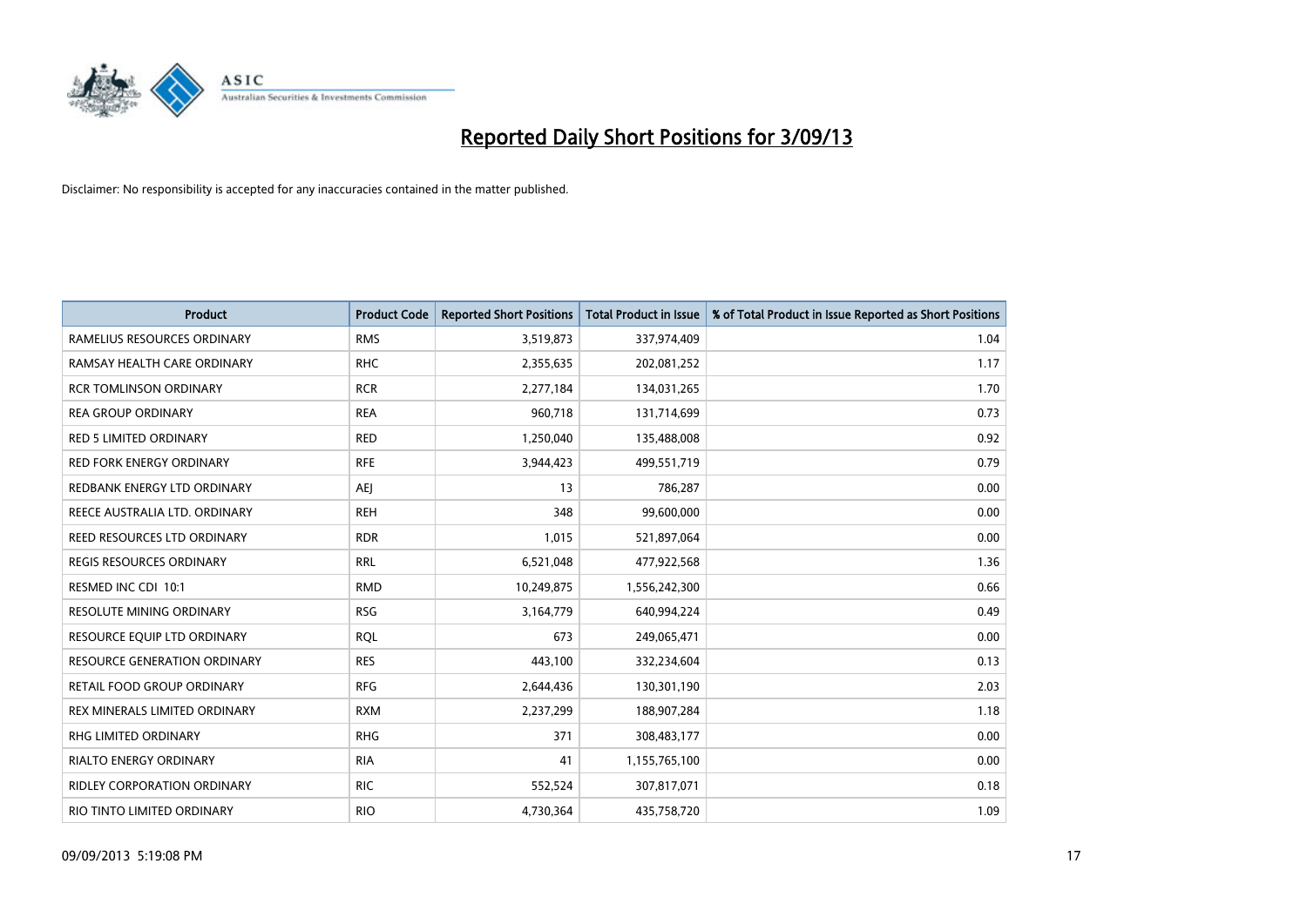

| <b>Product</b>                        | <b>Product Code</b> | <b>Reported Short Positions</b> | <b>Total Product in Issue</b> | % of Total Product in Issue Reported as Short Positions |
|---------------------------------------|---------------------|---------------------------------|-------------------------------|---------------------------------------------------------|
| <b>ROBUST RESOURCES ORDINARY</b>      | <b>ROL</b>          | 244                             | 102,829,826                   | 0.00                                                    |
| ROC OIL COMPANY ORDINARY              | <b>ROC</b>          | 1,318,656                       | 683,235,552                   | 0.19                                                    |
| <b>RUN CORP LIMITED ORDINARY</b>      | <b>RNC</b>          | 57,000                          | 120,183,427                   | 0.05                                                    |
| SAI GLOBAL LIMITED ORDINARY           | SAI                 | 8,154,296                       | 209,641,431                   | 3.89                                                    |
| SALMAT LIMITED ORDINARY               | <b>SLM</b>          | 998                             | 159,812,799                   | 0.00                                                    |
| SAMSON OIL & GAS LTD ORDINARY         | SSN                 | 3,082,000                       | 2,547,617,329                 | 0.12                                                    |
| SANDFIRE RESOURCES ORDINARY           | <b>SFR</b>          | 4,093,870                       | 155,640,968                   | 2.63                                                    |
| <b>SANTOS LTD ORDINARY</b>            | <b>STO</b>          | 6,032,327                       | 965,625,477                   | 0.62                                                    |
| SARACEN MINERAL ORDINARY              | <b>SAR</b>          | 13,898,219                      | 595,263,186                   | 2.33                                                    |
| SCA PROPERTY GROUP STAPLED SECURITIES | <b>SCP</b>          | 33,821,424                      | 642,417,140                   | 5.26                                                    |
| SEDGMAN LIMITED ORDINARY              | SDM                 | 521,213                         | 220,368,310                   | 0.24                                                    |
| <b>SEEK LIMITED ORDINARY</b>          | <b>SEK</b>          | 17,135,958                      | 337,833,019                   | 5.07                                                    |
| SELECT HARVESTS ORDINARY              | SHV                 | 27,925                          | 57,462,851                    | 0.05                                                    |
| SENEX ENERGY LIMITED ORDINARY         | SXY                 | 5,631,836                       | 1,141,310,350                 | 0.49                                                    |
| SERVICE STREAM ORDINARY               | <b>SSM</b>          | 100                             | 283,418,867                   | 0.00                                                    |
| SEVEN GROUP HOLDINGS ORDINARY         | <b>SVW</b>          | 5,109,666                       | 308,160,281                   | 1.66                                                    |
| SEVEN WEST MEDIA LTD ORDINARY         | SWM                 | 3,355,613                       | 999,160,872                   | 0.34                                                    |
| SIGMA PHARMACEUTICAL ORDINARY         | <b>SIP</b>          | 2,419,244                       | 1,126,618,419                 | 0.21                                                    |
| SILEX SYSTEMS ORDINARY                | <b>SLX</b>          | 2,163,363                       | 170,249,150                   | 1.27                                                    |
| SILVER CHEF LIMITED ORDINARY          | SIV                 | 33,197                          | 28,762,745                    | 0.12                                                    |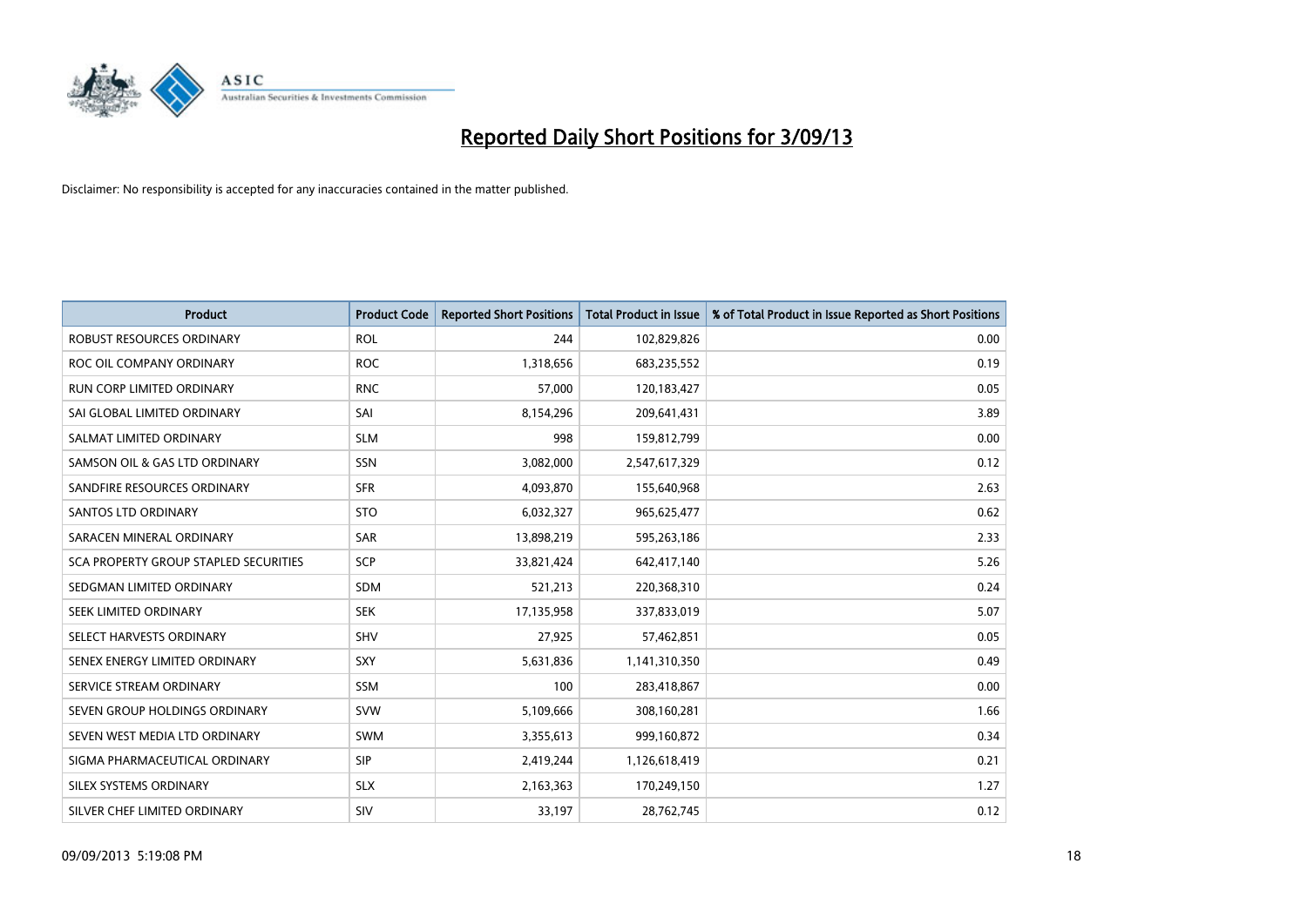

| <b>Product</b>                           | <b>Product Code</b> | <b>Reported Short Positions</b> | <b>Total Product in Issue</b> | % of Total Product in Issue Reported as Short Positions |
|------------------------------------------|---------------------|---------------------------------|-------------------------------|---------------------------------------------------------|
| SILVER LAKE RESOURCE ORDINARY            | <b>SLR</b>          | 5,667,857                       | 434,988,914                   | 1.30                                                    |
| SIMS METAL MGMT LTD ORDINARY             | <b>SGM</b>          | 9,514,686                       | 204,327,547                   | 4.66                                                    |
| SINGAPORE TELECOMM. CHESS DEPOSITARY INT | SGT                 | 4,167,832                       | 187,523,486                   | 2.22                                                    |
| SIRIUS RESOURCES NL ORDINARY             | <b>SIR</b>          | 4,118,903                       | 227,020,167                   | 1.81                                                    |
| SIRTEX MEDICAL ORDINARY                  | <b>SRX</b>          | 153,519                         | 56,079,887                    | 0.27                                                    |
| SKILLED GROUP LTD ORDINARY               | <b>SKE</b>          | 4,504,782                       | 233,533,526                   | 1.93                                                    |
| SKY NETWORK ORDINARY                     | <b>SKT</b>          | 2,785                           | 389,139,785                   | 0.00                                                    |
| SKYCITY ENT GRP LTD ORDINARY             | <b>SKC</b>          | 65,559                          | 576,958,340                   | 0.01                                                    |
| <b>SLATER &amp; GORDON ORDINARY</b>      | SGH                 | 942                             | 196,809,265                   | 0.00                                                    |
| SMS MANAGEMENT, ORDINARY                 | <b>SMX</b>          | 1,295,478                       | 69,919,865                    | 1.85                                                    |
| SONIC HEALTHCARE ORDINARY                | SHL                 | 6,422,855                       | 400,100,056                   | 1.61                                                    |
| SOUL PATTINSON (W.H) ORDINARY            | <b>SOL</b>          | 81,517                          | 239,395,320                   | 0.03                                                    |
| SP AUSNET STAPLED SECURITIES             | SPN                 | 38,790,543                      | 3,376,325,523                 | 1.15                                                    |
| SPARK INFRASTRUCTURE STAPLED NOTE & UNIT | SKI                 | 54,431,418                      | 1,326,734,264                 | 4.10                                                    |
| SPDR 200 FUND ETF UNITS                  | <b>STW</b>          | 135,336                         | 44,078,688                    | 0.31                                                    |
| SPECIALTY FASHION ORDINARY               | SFH                 | 60,706                          | 192,236,121                   | 0.03                                                    |
| ST BARBARA LIMITED ORDINARY              | SBM                 | 11,854,340                      | 488,074,077                   | 2.43                                                    |
| STARPHARMA HOLDINGS ORDINARY             | <b>SPL</b>          | 16,215,496                      | 283,864,948                   | 5.71                                                    |
| STEADFAST GROUP LTD ORDINARY             | <b>SDF</b>          | 117,391                         | 500,873,408                   | 0.02                                                    |
| STHN CROSS MEDIA ORDINARY                | SXL                 | 6,723,282                       | 705,099,800                   | 0.95                                                    |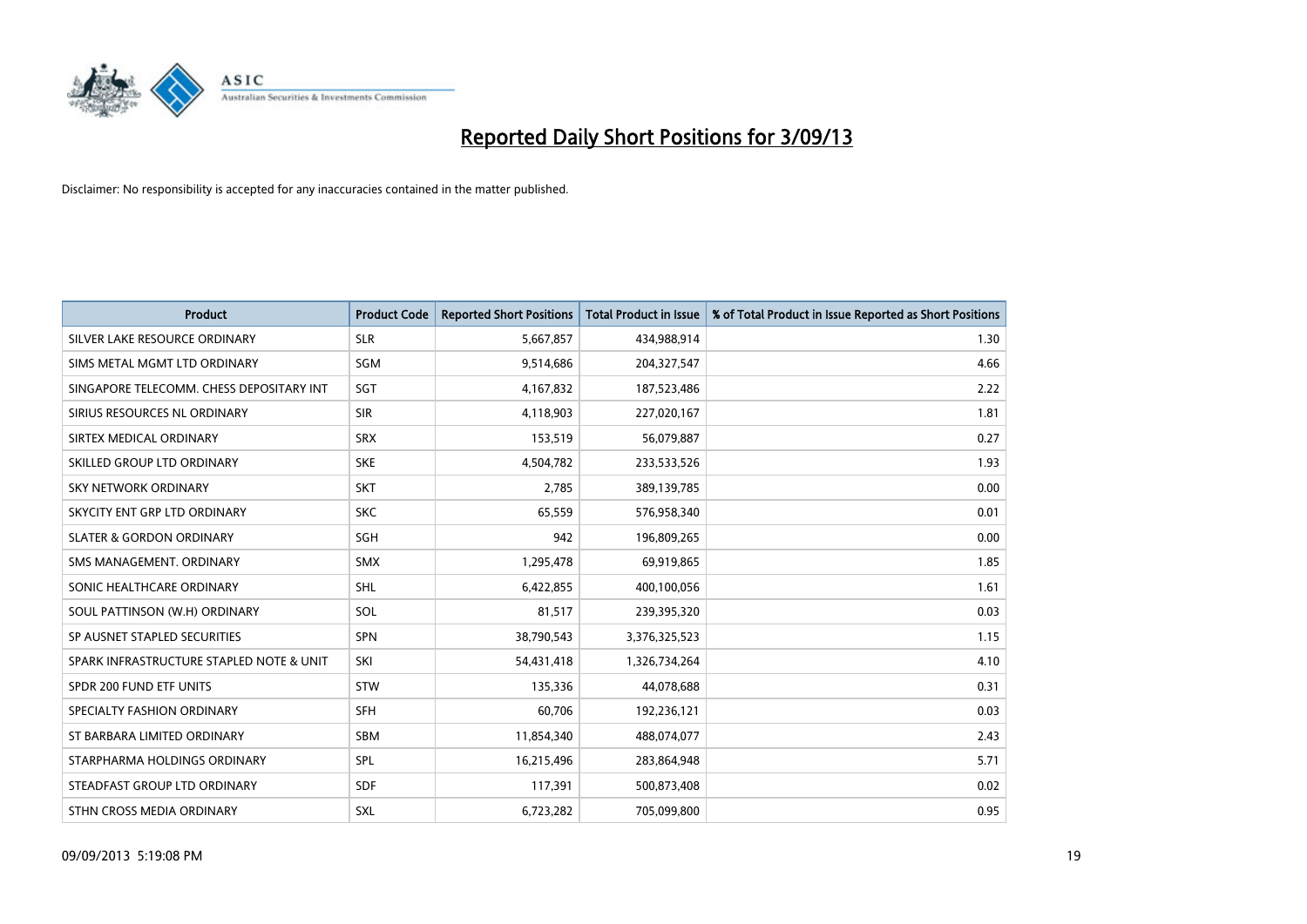

| <b>Product</b>                   | <b>Product Code</b> | <b>Reported Short Positions</b> | <b>Total Product in Issue</b> | % of Total Product in Issue Reported as Short Positions |
|----------------------------------|---------------------|---------------------------------|-------------------------------|---------------------------------------------------------|
| STOCKLAND UNITS/ORD STAPLED      | SGP                 | 9,845,392                       | 2,305,750,747                 | 0.43                                                    |
| STRAITS RES LTD. ORDINARY        | <b>SRQ</b>          | 31,522                          | 1,164,150,159                 | 0.00                                                    |
| STW COMMUNICATIONS ORDINARY      | SGN                 | 1,516,548                       | 403,828,512                   | 0.38                                                    |
| SUNCORP GROUP LTD ORDINARY       | <b>SUN</b>          | 3,497,750                       | 1,286,600,980                 | 0.27                                                    |
| SUNDANCE ENERGY ORDINARY         | <b>SEA</b>          | 614,993                         | 462,611,982                   | 0.13                                                    |
| SUNDANCE RESOURCES ORDINARY      | SDL                 | 51,219,996                      | 3,072,110,985                 | 1.67                                                    |
| SUNLAND GROUP LTD ORDINARY       | <b>SDG</b>          | 24,205                          | 181,710,087                   | 0.01                                                    |
| SUPER RET REP LTD ORDINARY       | SUL                 | 1,158,284                       | 196,472,811                   | 0.59                                                    |
| SYD AIRPORT STAPLED US PROHIBIT. | SYD                 | 16,278,099                      | 2,127,016,982                 | 0.77                                                    |
| SYRAH RESOURCES ORDINARY         | <b>SYR</b>          | 1,988,296                       | 147,867,623                   | 1.34                                                    |
| TABCORP HOLDINGS LTD ORDINARY    | <b>TAH</b>          | 22,011,426                      | 744,885,690                   | 2.96                                                    |
| TANAMI GOLD NL ORDINARY          | <b>TAM</b>          | 41                              | 587,548,523                   | 0.00                                                    |
| TAP OIL LIMITED ORDINARY         | <b>TAP</b>          | 74,139                          | 241,608,606                   | 0.03                                                    |
| TASSAL GROUP LIMITED ORDINARY    | <b>TGR</b>          | 27,368                          | 146,304,404                   | 0.02                                                    |
| <b>TATTS GROUP LTD ORDINARY</b>  | <b>TTS</b>          | 18,728,826                      | 1,402,711,960                 | 1.34                                                    |
| TELECOM CORPORATION ORDINARY     | <b>TEL</b>          | 5,377,114                       | 1,817,088,869                 | 0.30                                                    |
| TELSTRA CORPORATION. ORDINARY    | <b>TLS</b>          | 19,760,674                      | 12,443,074,357                | 0.16                                                    |
| TEN NETWORK HOLDINGS ORDINARY    | <b>TEN</b>          | 131,650,034                     | 2,586,970,845                 | 5.09                                                    |
| TERANGA GOLD CORP CDI 1:1        | <b>TGZ</b>          | 831,551                         | 174,491,981                   | 0.48                                                    |
| THE REJECT SHOP ORDINARY         | <b>TRS</b>          | 1,852,913                       | 28,826,248                    | 6.43                                                    |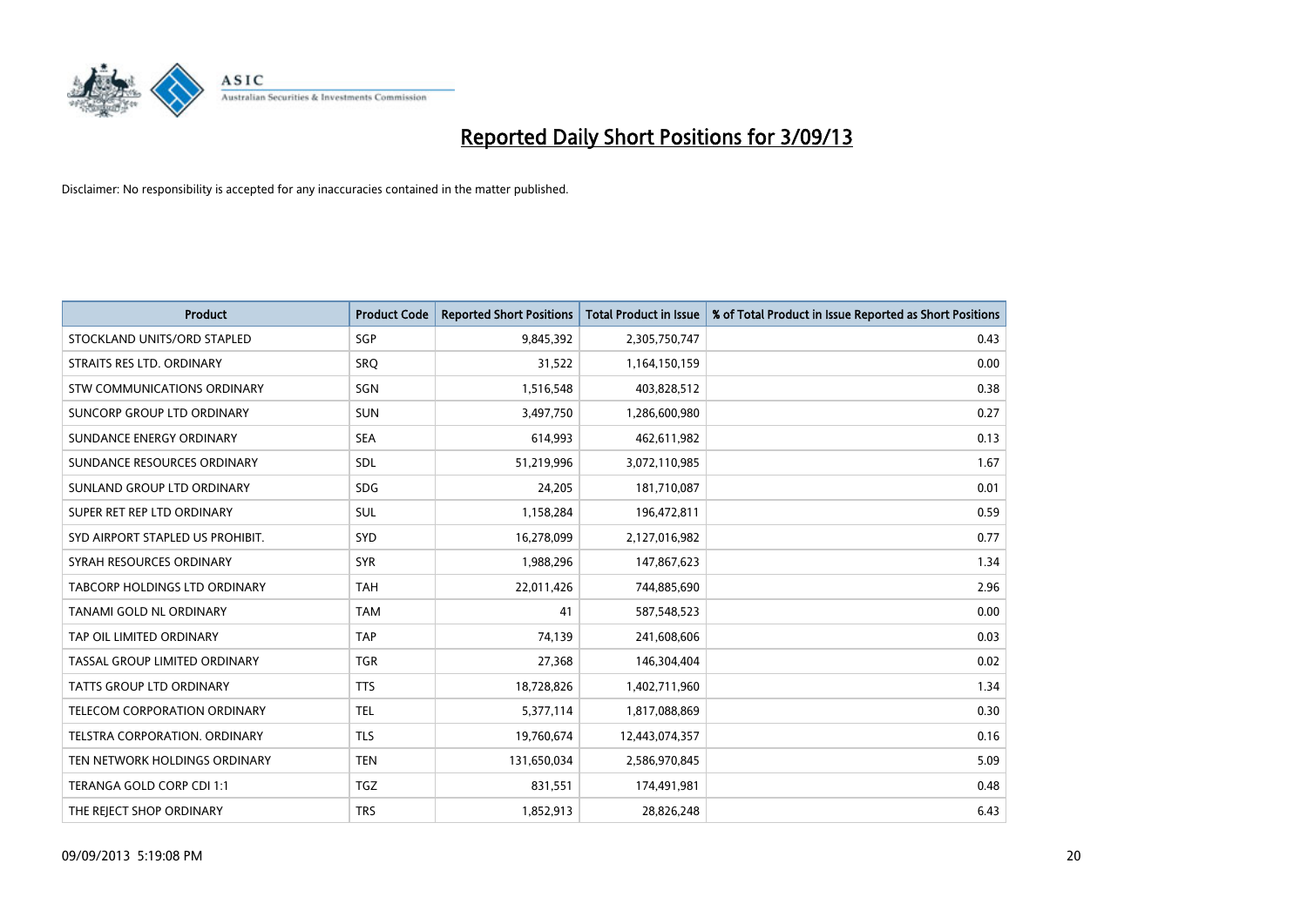

| <b>Product</b>                        | <b>Product Code</b> | <b>Reported Short Positions</b> | <b>Total Product in Issue</b> | % of Total Product in Issue Reported as Short Positions |
|---------------------------------------|---------------------|---------------------------------|-------------------------------|---------------------------------------------------------|
| THORN GROUP LIMITED ORDINARY          | <b>TGA</b>          | 98,317                          | 148,897,155                   | 0.07                                                    |
| TIGER RESOURCES ORDINARY              | <b>TGS</b>          | 1,432,173                       | 674,770,269                   | 0.21                                                    |
| TOLL HOLDINGS LTD ORDINARY            | <b>TOL</b>          | 29,614,763                      | 717,133,875                   | 4.13                                                    |
| TOX FREE SOLUTIONS ORDINARY           | <b>TOX</b>          | 943,152                         | 132,519,859                   | 0.71                                                    |
| TPG TELECOM LIMITED ORDINARY          | <b>TPM</b>          | 1,532,663                       | 793,808,141                   | 0.19                                                    |
| <b>TRADE ME GROUP ORDINARY</b>        | <b>TME</b>          | 210,676                         | 396,017,568                   | 0.05                                                    |
| <b>TRANSFIELD SERVICES ORDINARY</b>   | <b>TSE</b>          | 39,848,033                      | 512,457,716                   | 7.78                                                    |
| TRANSPACIFIC INDUST, ORDINARY         | <b>TPI</b>          | 17,924,569                      | 1,578,563,490                 | 1.14                                                    |
| TRANSURBAN GROUP TRIPLE STAPLED SEC.  | <b>TCL</b>          | 1,607,352                       | 1,485,500,376                 | 0.11                                                    |
| TREASURY WINE ESTATE ORDINARY         | <b>TWE</b>          | 18,011,444                      | 647,227,144                   | 2.78                                                    |
| TROY RESOURCES LTD ORDINARY           | <b>TRY</b>          | 220,652                         | 167,642,495                   | 0.13                                                    |
| TWENTY-FIRST FOX INC A NON-VOTING CDI | <b>FOXLV</b>        | 1,233,115                       | 1,622,054,083                 | 0.08                                                    |
| TWENTY-FIRST FOX INC B VOTING CDI     | <b>FOX</b>          | 972,475                         | 1,112,242,654                 | 0.09                                                    |
| UGL LIMITED ORDINARY                  | UGL                 | 17,917,871                      | 166,511,240                   | 10.76                                                   |
| UNILIFE CORPORATION CDI 6:1           | <b>UNS</b>          | 674                             | 273,802,884                   | 0.00                                                    |
| UXC LIMITED ORDINARY                  | <b>UXC</b>          | 6,237                           | 308,906,770                   | 0.00                                                    |
| VILLAGE ROADSHOW LTD ORDINARY         | <b>VRL</b>          | 2,152                           | 159,477,712                   | 0.00                                                    |
| <b>VIRGIN AUS HLDG LTD ORDINARY</b>   | <b>VAH</b>          | 92,641,316                      | 2,581,231,776                 | 3.59                                                    |
| <b>VIRTUS HEALTH LTD ORDINARY</b>     | <b>VRT</b>          | 11,000                          | 79,536,601                    | 0.01                                                    |
| VISION EYE INSTITUTE ORDINARY         | <b>VEI</b>          | 5,000                           | 160,284,112                   | 0.00                                                    |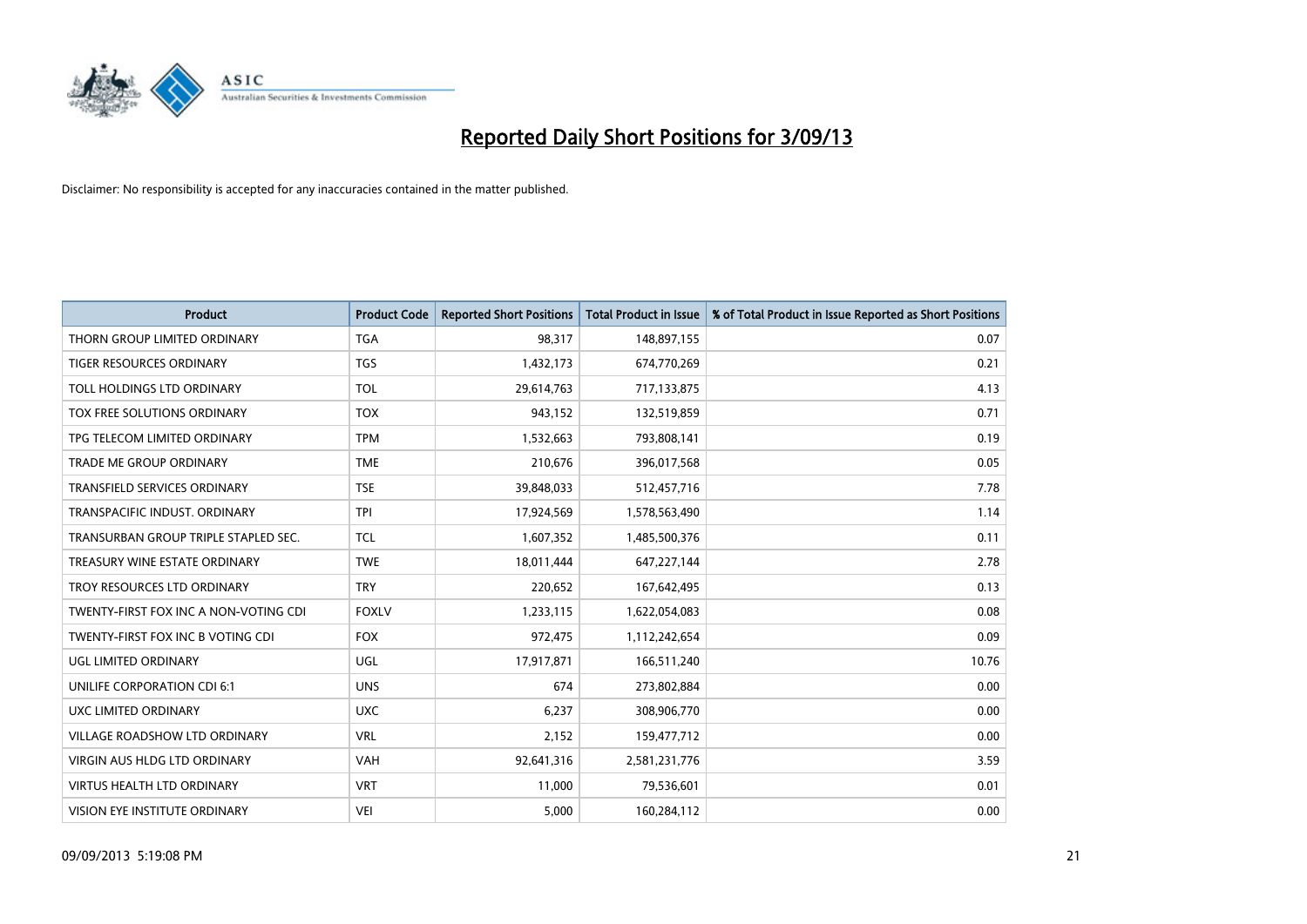

| <b>Product</b>                         | <b>Product Code</b> | <b>Reported Short Positions</b> | <b>Total Product in Issue</b> | % of Total Product in Issue Reported as Short Positions |
|----------------------------------------|---------------------|---------------------------------|-------------------------------|---------------------------------------------------------|
| <b>VOCUS COMMS LTD ORDINARY</b>        | <b>VOC</b>          | 33,580                          | 80,410,122                    | 0.04                                                    |
| <b>WATPAC LIMITED ORDINARY</b>         | <b>WTP</b>          | 3,111                           | 184,332,526                   | 0.00                                                    |
| <b>WDS LIMITED ORDINARY</b>            | <b>WDS</b>          | $\overline{7}$                  | 144,740,614                   | 0.00                                                    |
| WEBIET LIMITED ORDINARY                | <b>WEB</b>          | 2,108,939                       | 79,397,959                    | 2.66                                                    |
| <b>WESFARMERS LIMITED ORDINARY</b>     | <b>WES</b>          | 29,264,468                      | 1,006,677,196                 | 2.91                                                    |
| WESFARMERS LIMITED PARTIALLY PROTECTED | <b>WESN</b>         | 231,247                         | 150,516,402                   | 0.15                                                    |
| WESTERN AREAS LTD ORDINARY             | <b>WSA</b>          | 20,528,597                      | 196,843,803                   | 10.43                                                   |
| WESTERN DESERT RES. ORDINARY           | <b>WDR</b>          | 2,014,776                       | 392,493,317                   | 0.51                                                    |
| WESTFIELD GROUP ORD/UNIT STAPLED SEC   | <b>WDC</b>          | 10,336,891                      | 2,168,299,076                 | 0.48                                                    |
| WESTFIELD RETAIL TST UNIT STAPLED      | <b>WRT</b>          | 16,751,374                      | 2,995,945,800                 | 0.56                                                    |
| <b>WESTPAC BANKING CORP ORDINARY</b>   | <b>WBC</b>          | 22,263,399                      | 3,103,729,084                 | 0.72                                                    |
| WHITE ENERGY COMPANY ORDINARY          | <b>WEC</b>          | 32,414                          | 322,974,494                   | 0.01                                                    |
| WHITEHAVEN COAL ORDINARY               | <b>WHC</b>          | 80,166,544                      | 1,025,692,710                 | 7.82                                                    |
| WIDE BAY AUST LTD ORDINARY             | <b>WBB</b>          | 9,966                           | 36,238,600                    | 0.03                                                    |
| WINDIMURRA VANADIUM ORDINARY           | <b>WVL</b>          | 20,461                          | 19,284,366                    | 0.11                                                    |
| WOODSIDE PETROLEUM ORDINARY            | <b>WPL</b>          | 2,773,094                       | 823,910,657                   | 0.34                                                    |
| WOOLWORTHS LIMITED ORDINARY            | <b>WOW</b>          | 6,703,650                       | 1,250,245,813                 | 0.54                                                    |
| WORLEYPARSONS LTD ORDINARY             | <b>WOR</b>          | 3,911,860                       | 243,480,720                   | 1.61                                                    |
| WOTIF.COM HOLDINGS ORDINARY            | <b>WTF</b>          | 19,970,623                      | 211,736,244                   | 9.43                                                    |
| YANCOAL AUST LTD CVR SHARES            | <b>YALN</b>         | 5,589                           | 87,645,184                    | 0.01                                                    |